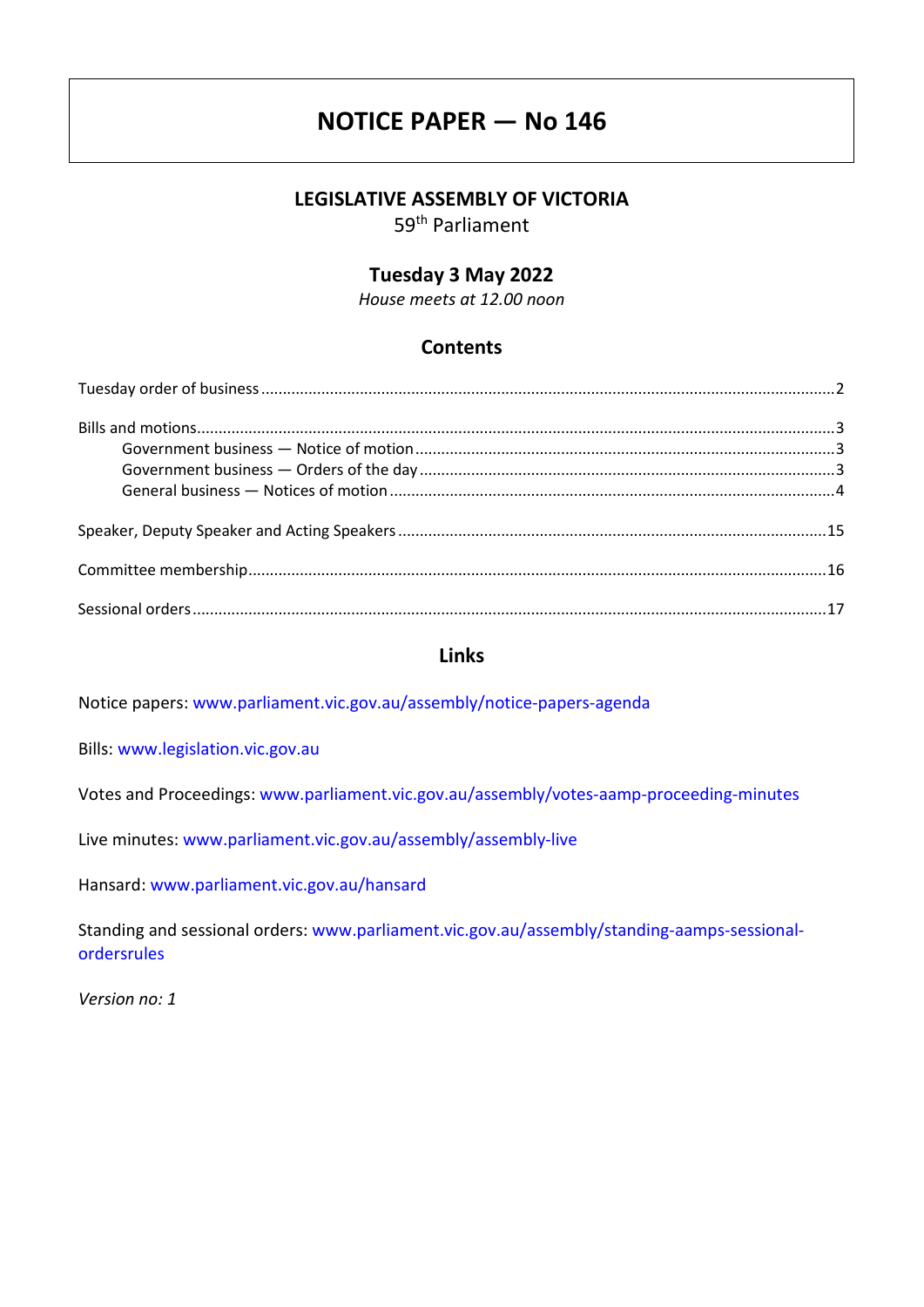# **TUESDAY ORDER OF BUSINESS**

<span id="page-1-0"></span>The order of business for Tuesday was set under a resolution of the House on Thursday 7 April 2022. Refer to the Clerk's Daily Running Sheet or [Assembly Live](https://www.parliament.vic.gov.au/assembly/assembly-live)**,** or contact the Procedure Office, for more information.

House meets at 12.00 noon

Prayer

Acknowledgement of Country

Question time

Formal business: introduction of bills notices of motion petitions documents messages motions by leave government business program motion

Statements by members

Government business

General business subject to [SO 34](https://www.parliament.vic.gov.au/assembly/standing-aamps-sessional-ordersrules/standing-orders/2-legislative-assembly/articles/748-chapter-6-business#so34)

Adjournment debate at 7.00 pm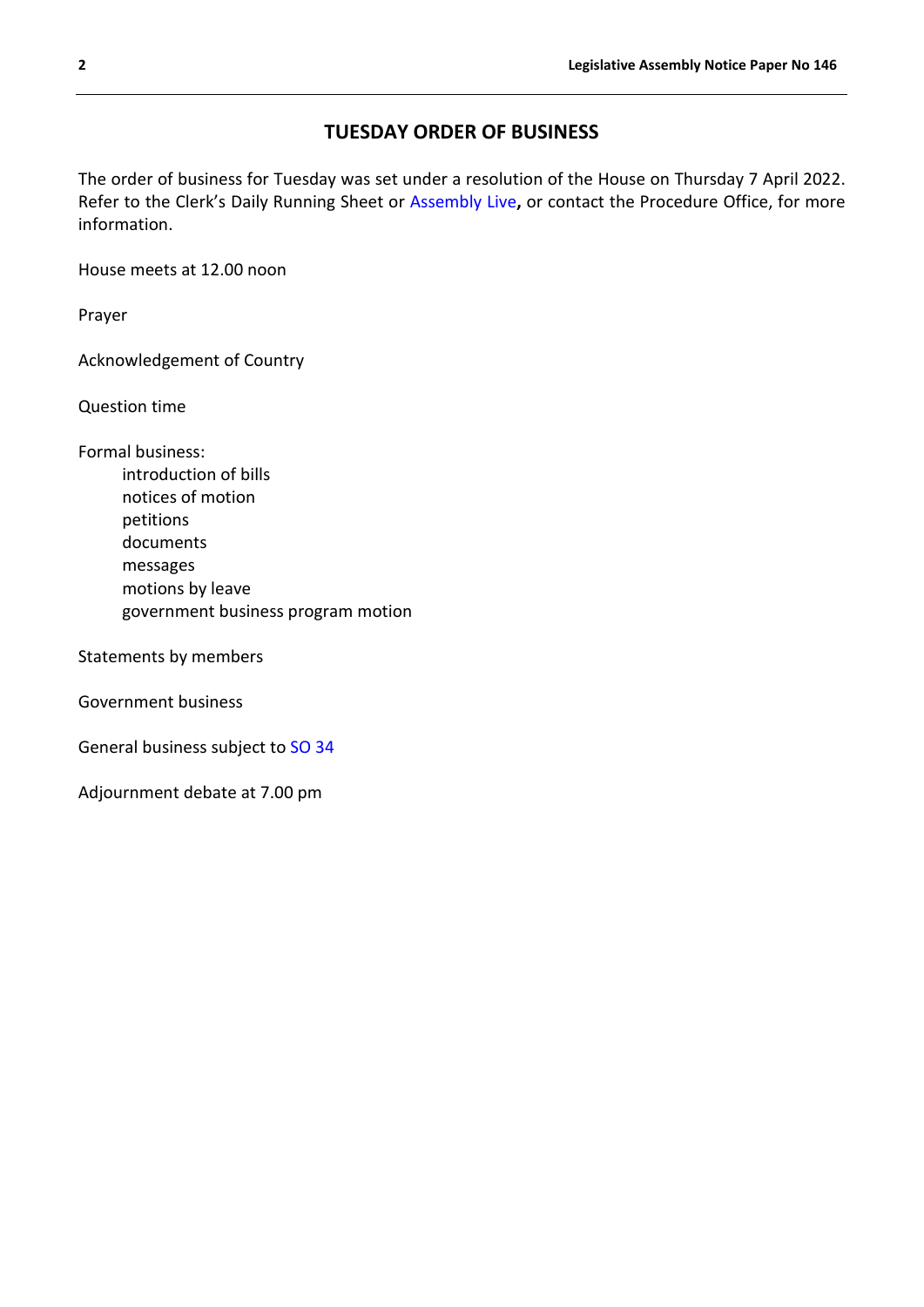# **GOVERNMENT BUSINESS — NOTICE OF MOTION**

#### **NOTICE GIVEN ON THURSDAY 18 NOVEMBER 2021**

- <span id="page-2-1"></span><span id="page-2-0"></span>1 **MS ALLAN** — To move, That this House*:*
	- (1) notes protests on the steps of Parliament House that have promoted acts of violence against members of Parliament, including threats of violence made by protestors against members and their families; and
	- (2) condemns the Members for Warrandyte, South-West Coast, and Ferntree Gully who have incited protestors through their disorderly conduct.

# **GOVERNMENT BUSINESS — ORDERS OF THE DAY**

- <span id="page-2-2"></span>1 **[AGRICULTURE LEGISLATION AMENDMENT BILL 2022](https://www.legislation.vic.gov.au/bills/agriculture-legislation-amendment-bill-2022)** — Second reading — *Resumption of debate (Mr Walsh)*.
- 2 [∗](#page-2-3)**JUSTICE LEGISLATION AMENDMENT (FINES REFORM AND OTHER MATTERS) BILL 2022 — AMENDMENTS OF THE LEGISLATIVE COUNCIL** — To be considered.
- 3 **[JUSTICE LEGISLATION AMENDMENT BILL 2022](https://www.legislation.vic.gov.au/bills/justice-legislation-amendment-bill-2022)** Second reading *Resumption of debate (Ms McLeish)*.
- 4 **[VICTIMS OF CRIME \(FINANCIAL ASSISTANCE SCHEME\) BILL 2022](https://www.legislation.vic.gov.au/bills/victims-crime-financial-assistance-scheme-bill-2022)** Second reading *Resumption of debate (Mr Wakeling)*.
- 5 **ADDRESSES ON ROYAL COMMISSION INTO VICTORIA'S MENTAL HEALTH SYSTEM**  That this House takes note of the addresses given at the special sitting at the Royal Exhibition Building on 2 March 2021 for the presentation of the Final Report of the Royal Commission into Victoria's Mental Health System *— Resumption of debate (Mr Staikos)*.
- 6 **[CRIMES \(MENTAL IMPAIRMENT AND UNFITNESS TO BE TRIED\) AMENDMENT BILL 2020](https://www.legislation.vic.gov.au/bills/crimes-mental-impairment-and-unfitness-be-tried-amendment-bill-2020)** Second reading — *Resumption of debate (Mr Southwick)*.
- 7 **PROPOSAL FOR A JOINT SITTING MESSAGE FROM THE LEGISLATIVE COUNCIL (30 NOVEMBER 2021)** — To be considered.
- <span id="page-2-3"></span>8 **PROPOSAL FOR A JOINT SITTING** — **MESSAGE FROM THE LEGISLATIVE COUNCIL (1 DECEMBER 2021)** — To be considered.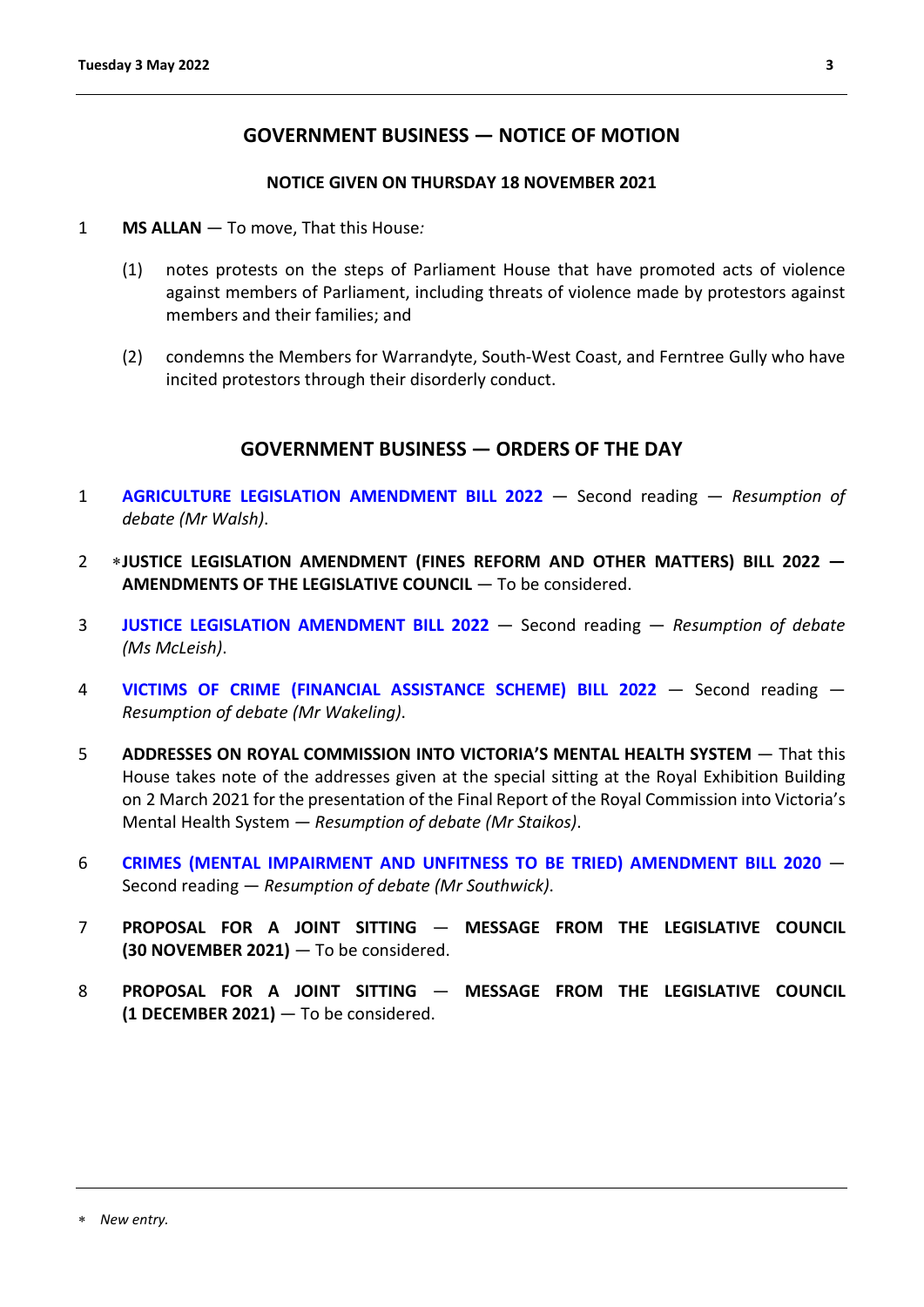# **GENERAL BUSINESS — NOTICES OF MOTION**

# **NOTICES RENEWED ON 13 OCTOBER 2021**

- <span id="page-3-0"></span>1 **MS SANDELL** — To move, That this House — (1) condemns logging in Victoria's old growth forests; and (2) calls on the Government to create the Great Forest National Park and Emerald Link to protect Victoria's endangered species.
- 2 **MS SANDELL** To move, That this House (1) notes the IPCC warns we have 9 years to limit a climate change catastrophe but this Government has no plans to transition Victoria from coal; and (2) calls on the Government to urgently plan to stop burning and mining coal and move to 100 per cent renewable energy.
- 3 **MS SANDELL** To move, That this House (1) notes that South Kensington Train Station is one of the most inadequate and inaccessible train stations on the metropolitan network; and (2) calls on the Government to upgrade the station immediately.
- 4 **MR HIBBINS** To move, That this House (1) notes the increase in homelessness in the Prahran electorate; and (2) calls on the Government to build more public housing to reduce homelessness and abandon its plans to privatise public housing estates.
- 5 **MR HIBBINS** To move, That this House calls on the Government to immediately and permanently ban duck shooting in Victoria.
- 6 **MR HIBBINS** To move, That this House (1) notes that Australia's first pill testing trial in Canberra was a success with a number of people disposing of potentially lethal drugs; and (2) calls on the Government to urgently run pill testing trials in Victoria to reduce harm and save lives.

#### **NOTICES RENEWED ON 14 OCTOBER 2021**

- 7 **MR HIBBINS** To move, That this House notes the Government's proposed St Kilda Road separated bike lanes will not be completed until 2025, and calls on the Government to immediately build a 17 km separated bike lane from St Kilda Road to Sydney Road.
- 8 **MR HIBBINS** To move, That this House calls on the Government to remove the Punt Road Public Acquisition Overlay.
- 9 **MS BRITNELL** To move, That this House notes the Liberal Nationals' commitment at the last election of fast rail to Warrnambool and condemns the Government for only proposing fast rail as far as Geelong and forgetting regional communities in Western Victoria.
- 10 **MS SANDELL** To move, That this House acknowledges that the Murray-Darling Basin is facing an enormous ecological crisis and calls on the Andrews Government to urgently allocate more environmental water flows to the river.
- 11 **MR HIBBINS** To move, That this House calls on the Government to immediately fix the dangerous Punt Road pedestrian crossing at South Yarra Primary.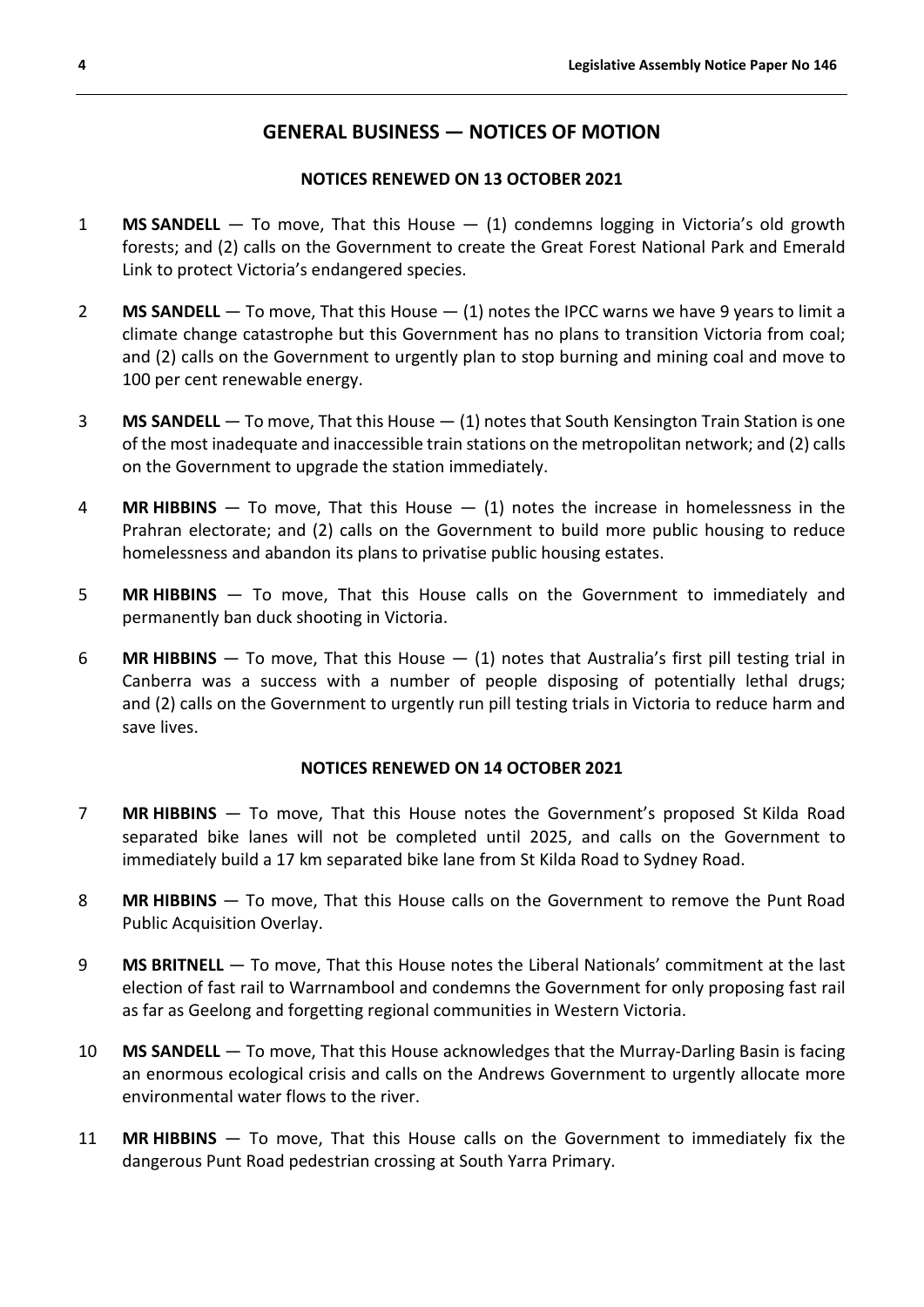- 12 **MR HIBBINS** To move, That this House calls on the Government to develop a masterplan for St Kilda Junction.
- 13 **MS BRITNELL** To move, That this House condemns the Andrews Labor Government for its mismanagement of south-west road maintenance resources and notes that the community are sick of wasteful sub-standard patch up jobs having to be repaired repeatedly.
- 14 **MS BRITNELL** To move, That this House condemns the Andrews Labor Government for its continual attacks on volunteers by making them constantly beg for basic resources, despite the enormous contribution they make to the community, free of charge.

### **NOTICES RENEWED ON 27 OCTOBER 2021**

- 15 **MS HALFPENNY** To move, That this House commends the Andrews Labor Government for its historic action to address family violence including its commitment to implementing all 227 recommendations of the Royal Commission.
- 16 **MR EDBROOKE** To move, That this House recognises the Andrews Labor Government's record investment in our schools and the impact this investment is having in making Victoria the Education State.
- 17 **MS WARD** To move, That this House recognises that Victorians who were previously not able to access TAFE now have access to the training they need to get a good, sustainable job thanks to the Andrews Labor Government's free TAFE initiative.

#### **NOTICES RENEWED ON 25 MAY 2021**

- 18 **DR READ** To move, That this House (1) notes the Brunswick electorate is experiencing a boom in medium to high-rise buildings; (2) notes Moreland Council's structure plan specifying maximum heights for apartment developments is often exceeded when appealed to VCAT; and (3) calls on the Government to set mandatory height limits in the area.
- 19 **DR READ** To move, That this House (1) notes the Brunswick electorate is experiencing a boom in medium to high-rise apartment buildings; (2) notes this places significant pressure on local infrastructure; and (3) calls on the Government to invest in public transport and other local infrastructure to keep pace with population growth.
- 20 **DR READ** To move, That this House notes the significant backlog of school maintenance across Victoria and calls on the Government to fix the outstanding school maintenance backlog, including at schools in the Brunswick electorate, many of which require significant work to return them to the national standards.
- 21 **DR READ** To move, That this House condemns the Andrews Government for overseeing a justice system that is putting greater numbers of vulnerable, traumatised women behind bars for relatively minor offences and calls on the Government to reverse this trend through evidence-based justice reforms.
- 22 **DR READ** To move, That this House notes that manipulation of the electoral system through group voting tickets enabled candidates to be elected to the other place with as little as 0.60 per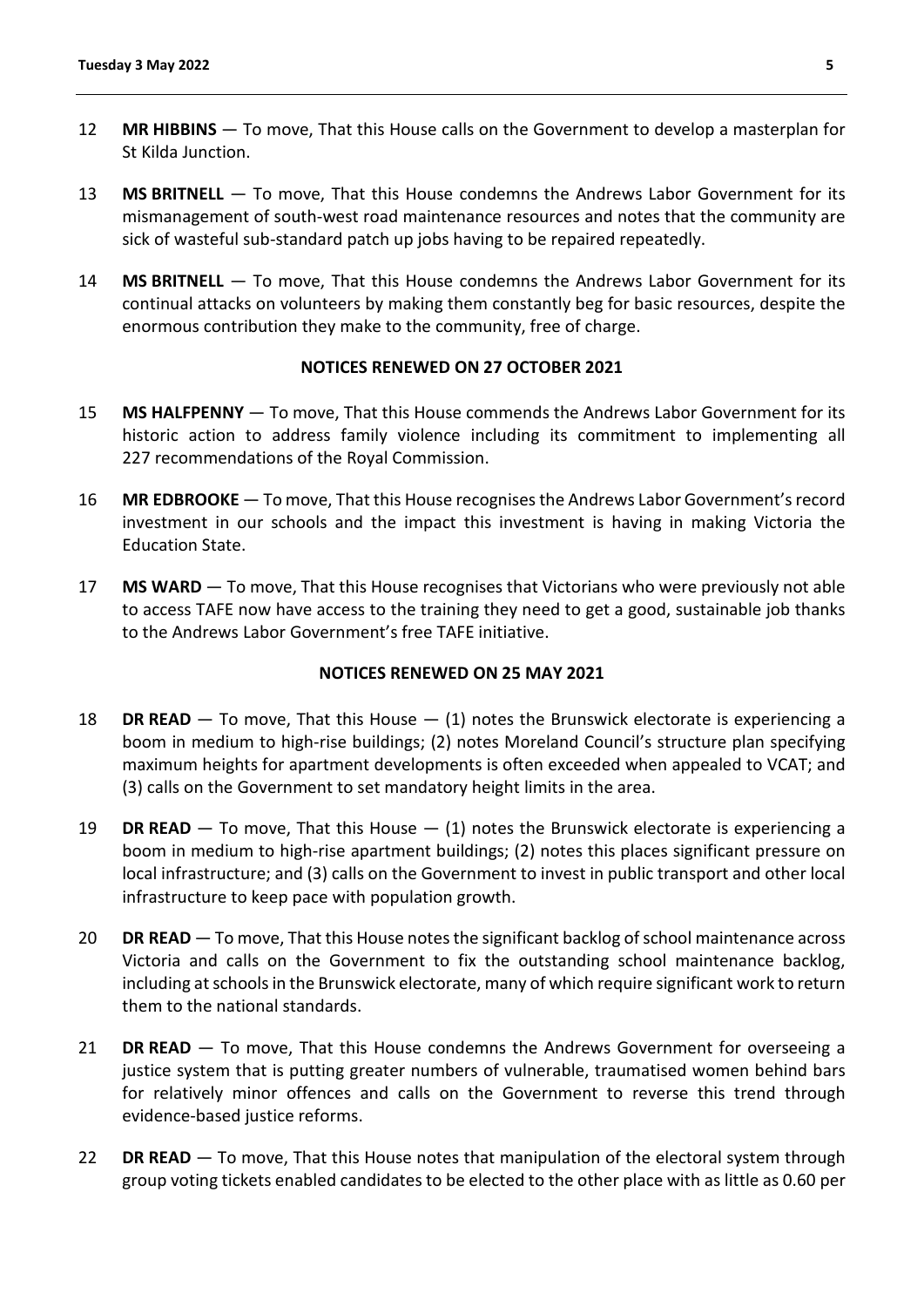cent of the first preference vote and calls on the Government to stop this manipulation by implementing long overdue electoral reform.

23 **DR READ** — To move, That this House notes that Sydney Road is in the top five locations for cyclists to be 'doored' in the State and calls on the Andrews Government to build separated bike lanes on Sydney Road.

### **NOTICES RENEWED ON 9 FEBRUARY 2022**

- 24 **MR O'BRIEN** *(Malvern)* To move, That this House notes the recent abolition of the Law Reform, Road and Community Safety Joint Investigatory Committee and calls for the immediate establishment of a Law Reform, Sentencing and Community Safety Joint House Standing Committee.
- 25 **MR O'BRIEN** *(Malvern)* To move, That this House requires a Law Reform, Sentencing and Community Safety Joint House Standing Committee, contingent on its establishment, to inquire into and report on the adequacy of Victoria's homicide, sentencing and parole laws, including — (1) the adequacy of current sentencing law and practice in matters of family violence homicide, including the adequacy of sentencing and parole consequences available where an accused fails to disclose what they know about the circumstances surrounding the death of the victim(s); (2) whether the current legal framework meets community expectations and appropriately considers the impact on the community following a homicide; (3) whether there should be greater penalties for perpetrators who fail to assist police, the courts and other authorities regarding the cause and circumstances surrounding the death of a victim; and (4) what type of legislative and other changes may be required to ensure the rights of victims are adequately considered; and (5) otherwise review the current legal framework in both Victorian and other key jurisdictions.

# **NOTICE RENEWED ON 23 FEBRUARY 2022**

26 **DR READ** — To move, That this House — (1) notes globally, nationally and locally, human induced climate change is contributing to droughts, bushfires and heatwave deaths; and (2) declares that we are in a climate emergency requiring urgent action across all levels of government, including a plan to keep coal and gas in the ground.

# **NOTICES RENEWED ON 27 OCTOBER 2021**

- 27 **MR TAK** To move, That this House recognises the unprecedented investment in public dental under the Andrews Labor Government by delivering free treatment to all public school students by 2022.
- 28 **MS CRUGNALE** To move, That this House recognises the \$82.8 million funding package that will bridge the divide between city and country schools.

# **NOTICES RENEWED ON 5 APRIL 2022**

29 **MR TAYLOR** — To move, That this House commends the Andrews Labor Government's commitment of \$51.2 million to put mental health professionals in all state secondary schools by 2022.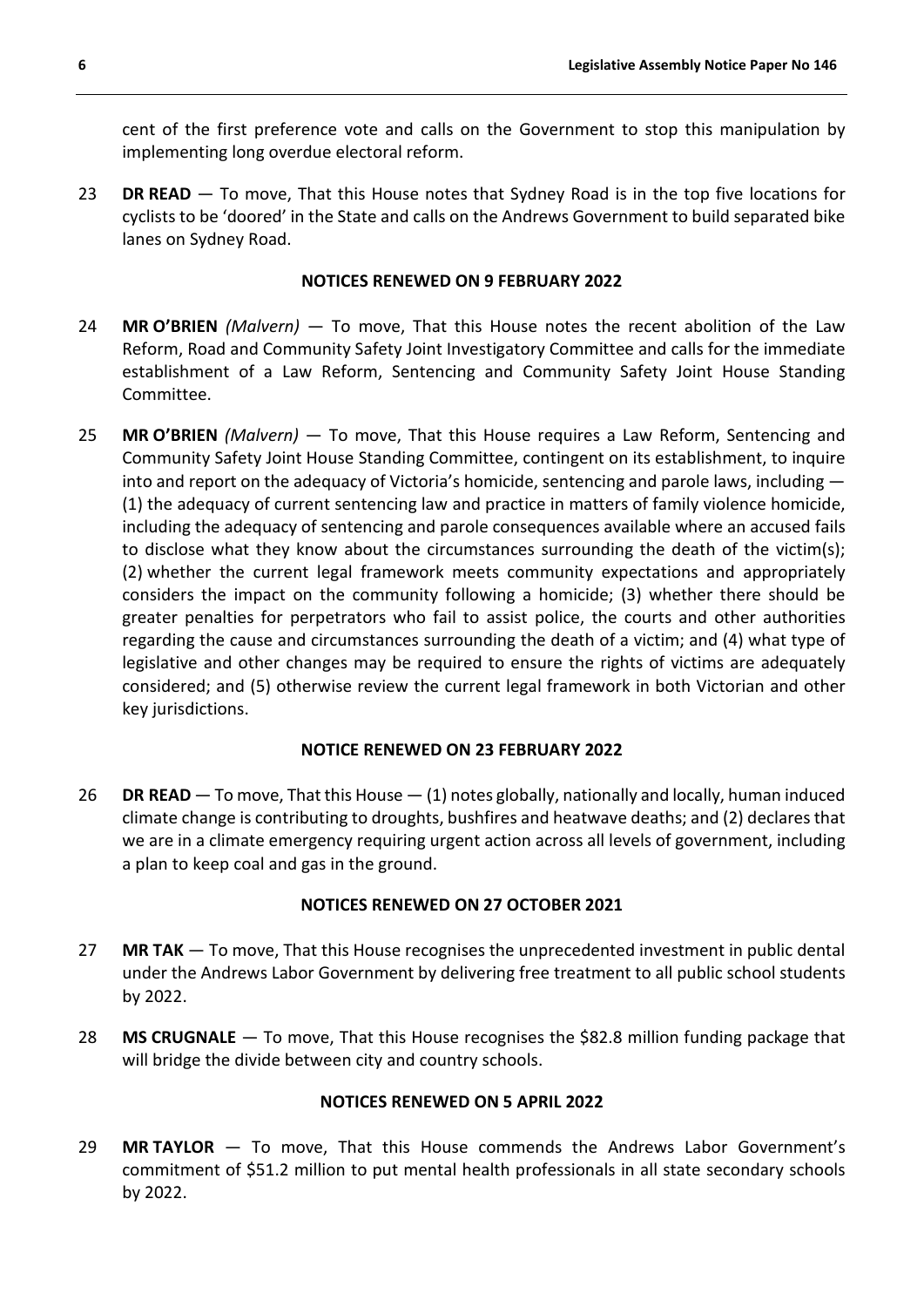- 30 **MS THEOPHANOUS** To move, That this House commends the Andrews Labor Government for its action to address our broken mental health system with the Royal Commission into Victoria's Mental Health System, including its commitment to implement all recommendations of the Royal Commission.
- 31 **MS ADDISON** To move, That this House recognises the Andrews Labor Government's investment in Victoria's mental health system of \$1.7 billion over the first term of Government versus \$609 million between 2010–14 by the former Liberal-National Government.

### **NOTICE RENEWED ON 12 OCTOBER 2021**

32 **MS SANDELL** — To move, That this House — (1) expresses solidarity with Black Lives Matter protesters; (2) acknowledges Victoria's history of racism, over-policing, and deaths in custody; and (3) calls on the Government to overhaul our justice system to prevent and eradicate racism, prioritise justice reinvestment, and raise the age of legal culpability to 14.

### **NOTICE RENEWED ON 14 OCTOBER 2021**

33 **MS SANDELL** — To move, That this House — (1) notes that the Victorian State of the Environment Report found increasing rates of native species extinction; and (2) declares a biodiversity emergency and takes all necessary action to address this crisis.

### **NOTICES RENEWED ON 18 NOVEMBER 2021**

- 34 **MR BRAYNE** To move, That this House recognises the Andrews Labor Government Solar Homes program's success in installing more than 40,000 solar systems on rooftops across Victoria to help 770,000 households invest in solar PV, hot water and batteries over the next 10 years while creating 5,500 new jobs and slashing carbon emissions.
- 35 **MR KENNEDY** To move, That this House recognises the Andrews Labor Government's commitment to legislating nurse to patient ratios in Victoria's public health services so that nurses and midwives no longer have to bargain over this fundamental issue of public safety.
- 36 **MR KENNEDY** To move, That this House recognises the Andrews Labor Government is making sure students can thrive at school by expanding the School Breakfast Clubs program to offer lunches and school holiday supplies to children who need them.

#### **NOTICES RENEWED ON 30 NOVEMBER 2021**

- 37 **DR READ** To move, That this House condemns the Andrews Labor Government for increasing the gap in incarceration rates between Indigenous and non-Indigenous Victorians to amongst the worst levels in Australia, and calls on the Government to reform bail and other sentencing to urgently address this.
- 38 **DR READ** To move, That this House notes that Victoria's minimum age of criminal responsibility allows the imprisonment of children as young as 10 years old and calls on Victoria to raise the minimum age of criminal responsibility to 14 years old.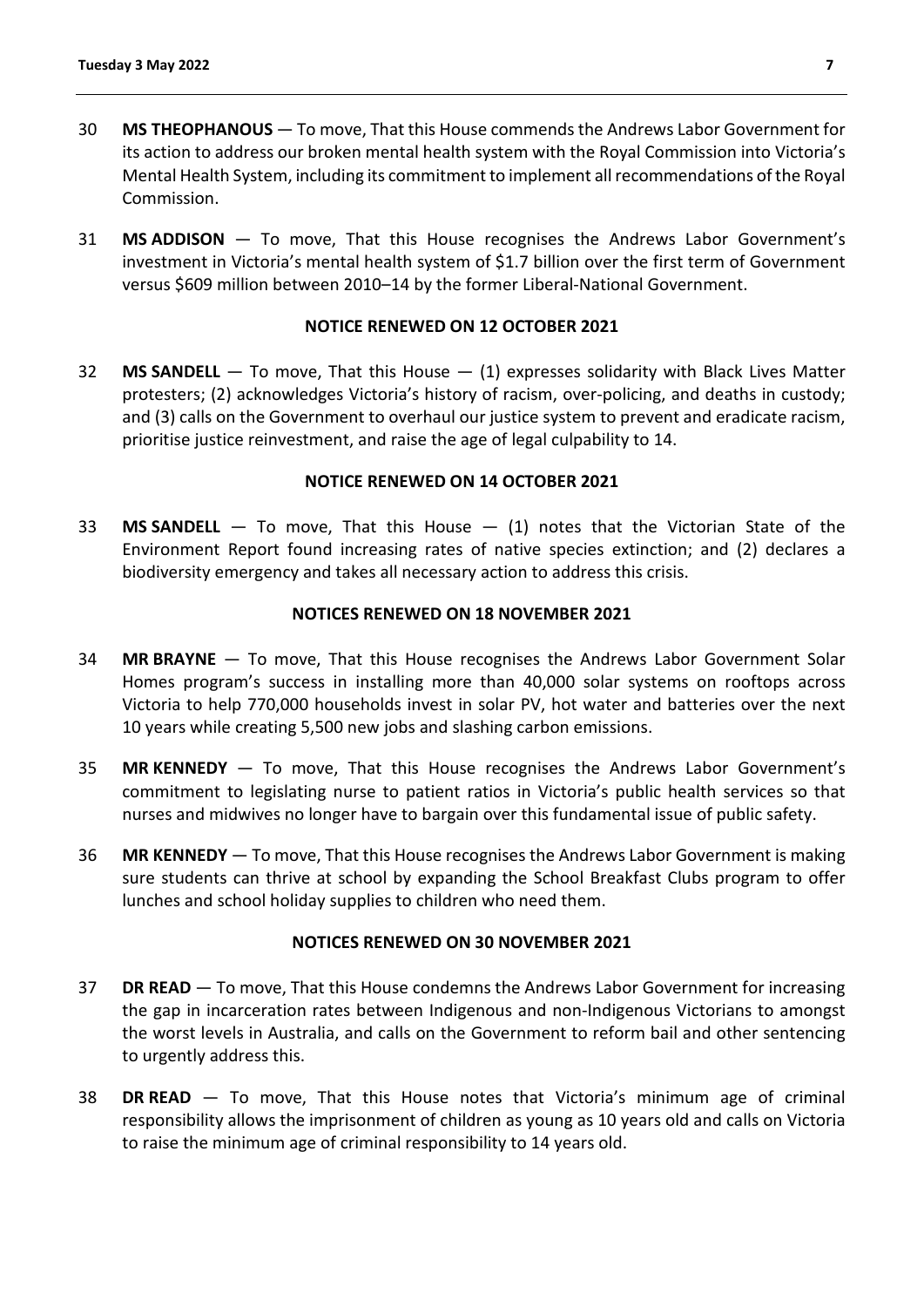39 **DR READ** — To move, That this House notes the law and order approach to drugs has failed and calls on the Government to legalise and regulate the supply of cannabis in a manner consistent with harm minimisation principles.

# **NOTICE RENEWED ON 13 OCTOBER 2021**

40 **MS SANDELL** — To move, That this House — (1) notes that Victoria is in a housing crisis with over 100,000 people on the public housing waiting list; and (2) calls on the Government to build new public housing in its Big Build, not just social housing.

# **NOTICES RENEWED ON 16 NOVEMBER 2021**

- 41 **DR READ** To move, That this House (1) notes that air pollution from motor vehicles causes an estimated 900 to 2,000 early deaths and 900 to 4,5000 cases of bronchitis, cardiovascular and respiratory disease annually, costing more than \$1.5 billion; and (2) notes that taxing electric vehicles exclusively discourages the purchase of non-polluting vehicles.
- 42 **MS SANDELL** To move, That this House (1) notes that transport is Victoria's second biggest and fastest growing source of emissions; (2) notes that to avert climate catastrophe, we must urgently move to more active, public and zero-emissions transport; and (3) calls on the Government to scrap the tax on people who drive electric cars.
- 43 **MR HIBBINS** To move, That this House (1) notes the low uptake of electric vehicles in Victoria; and (2) calls on the Government to  $-$  (a) abolish electric vehicle tax; (b) increase financial incentives for electric vehicles; (c) transition the government fleet; (d) manufacture thousands of electric buses; and (e) ensure access to home charging.

# **NOTICE GIVEN ON 12 OCTOBER 2021**

44 **MS KEALY** — To move, That the proposals contained in the Health Legislation Amendment (Information Sharing) Bill 2021 be referred to the Legal and Social Issues Standing Committee for inquiry, consideration and report.

#### **NOTICE GIVEN ON 30 NOVEMBER 2021**

45 **MS RYAN** — To move, That this House expresses its concern about the impacts of the Andrews Government's policy to allow camping on Crown river leases, noting that landholders in the Euroa electorate have reported the policy has encouraged people to trespass and has resulted in the destruction of private property.

#### **NOTICE GIVEN ON 1 DECEMBER 2021**

46 **MS SANDELL** — To move, That this House — (1) condemns VicForests for spying on citizens and illegally logging in Melbourne's water catchment; and (2) moves to immediately wind up and replace VicForests with a new forests transition agency tasked with transitioning Victoria out of native forest logging by 2023.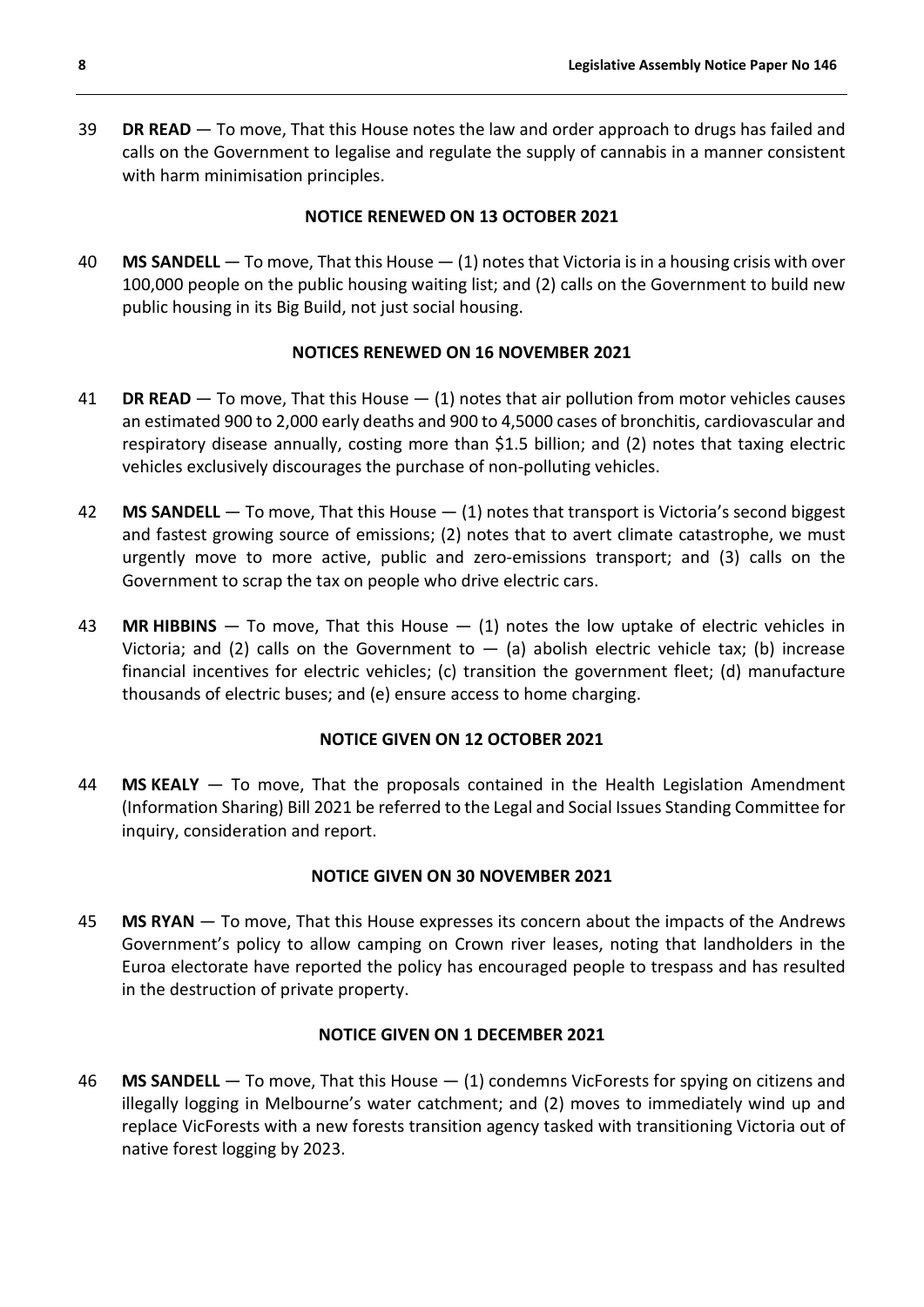### **NOTICES GIVEN ON 8 FEBRUARY 2022**

- 47 **MS SANDELL** To move, That this House (1) condemns treatment of refugees and asylum seekers held without charge and without hope for release in Park Hotel, Carlton; and (2) calls on the Government to urgently and publicly advocate to the Prime Minister and Minister for Immigration to immediately release these people into the community.
- 48 **MS SHEED** To move, That this House agrees to the following changes to the standing and sessional orders to come into effect on the next sitting day:
	- (1) Omit the **Wednesday** order of business in Standing Order 36 and insert:

#### '**Wednesdays**

Formal business Disallowance motions (SO 151) Statements by members (SO 40) Statements on parliamentary committee reports (SO 41) Government business Question time (2.00 pm) Government business *continued* Non-government business (4.00 pm) Government business *continued* General business'

(2) Omit Standing Orders 37, 38 and 39 and insert:

#### '**37 Non-government business**

Non-government business includes notices of motion and orders of the day moved by members who are not members of the party or coalition in government.

#### **38 Order of consideration of non-government business**

- (1) Before the House meets in any week representatives of the non-government parties and independents may meet and agree which items of non-government business the House will consider that week.
- (2) On the first sitting day of the week:
	- (a) a member who is not a member of the party or coalition in government may move, without notice or leave, a motion specifying items of non-government business to have precedence on the next sitting day;
	- (b) the debate will last for 30 minutes or until six members have spoken, whichever is the shorter.
- (3) Over the course of a parliament, the specified items proposed by each nongovernment party and independent member must be proportional to the number of independent members and members representing non-government parties in the House.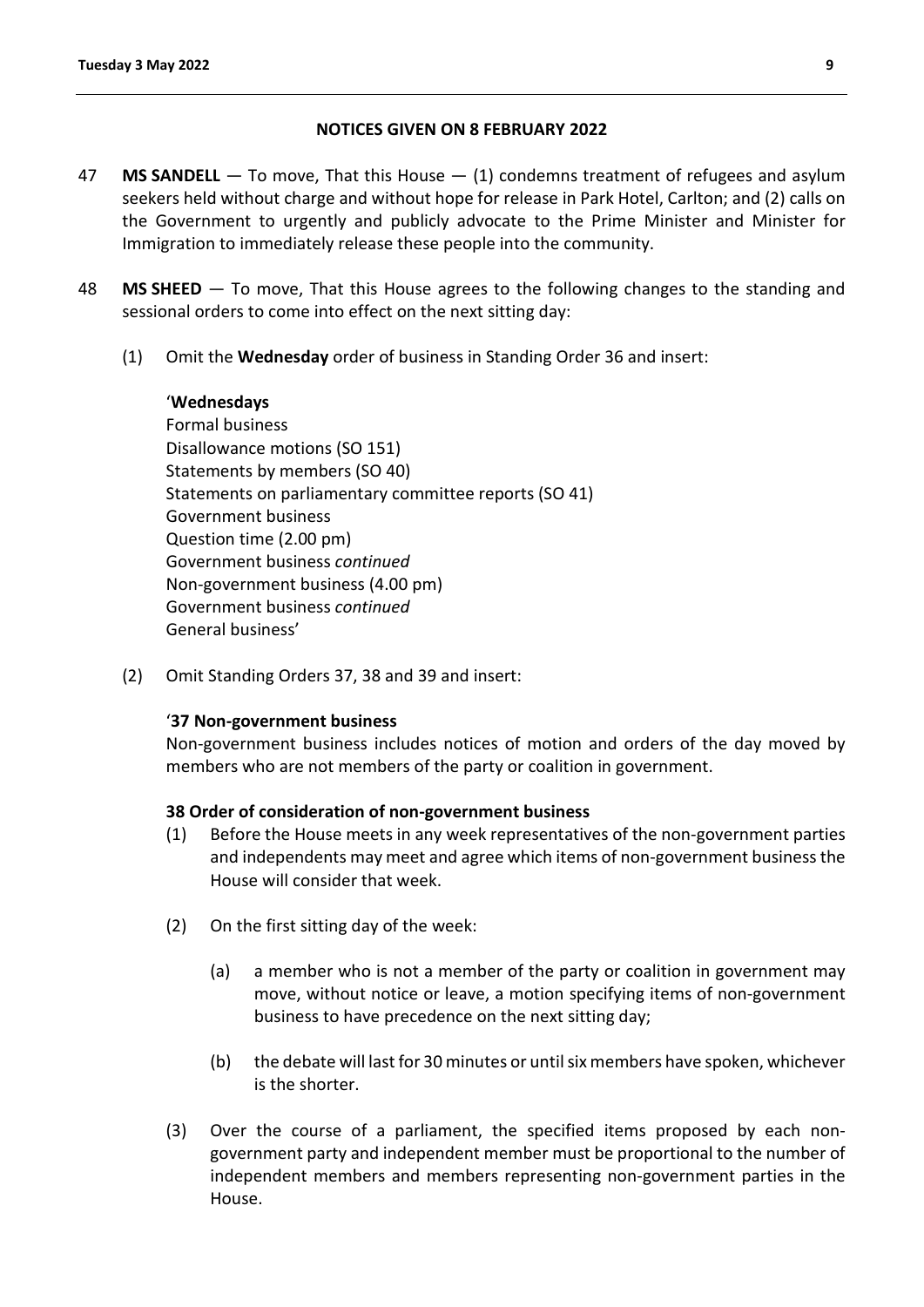(4) If a motion is not moved or agreed to, the House will consider non-government business in the order it is set down on the notice paper under general business.

#### **39 Time for non-government business**

- (1) Every sitting Wednesday at 4.00 pm the House will consider non-government business for three hours.
- (2) At 4.00 pm every sitting Wednesday:
	- (a) unless a division is taking place, the Chair will interrupt the business before the House and the bells are then rung for one minute;
	- (b) if a division is taking place when the time for interruption arises  $-$ 
		- (i) the division will be completed without interruption and the result announced;
		- (ii) if the division is on a closure motion, and the motion is agreed to, the question or questions then required to be put to close the issue before the House will also be dealt with;
		- (iii) business is then interrupted according to sub-paragraph (a); and
	- (c) any business under discussion and not completed at the interruption will be resumed immediately at the end non-government business and any member speaking at the time of the interruption may then continue their speech.
- (3) Debate on each motion considered during general business will have an overall time limit of 90 minutes with the following speaking limits to apply:

| Mover                                        | 15 minutes |
|----------------------------------------------|------------|
| Lead speaker in response from the Government | 15 minutes |
| Any other member                             | 10 minutes |
| Mover, in reply                              | 5 minutes  |

At the end of the allocated time for the motion, the Chair will immediately put the questions on any amendments and the motion.

- (4) The time limits for private members' bills under SO 131 apply to debate on bills during general business.'
- (3) Omit 'the grievance debate or matter of public importance, as the case may be' in Standing Order 41 and insert 'statements by members'.
- (4) Omit paragraphs (1) to (3) of Sessional Order 3 and insert:

'So much of Standing Orders 36 and 55 be suspended so as to enable the following order of business on: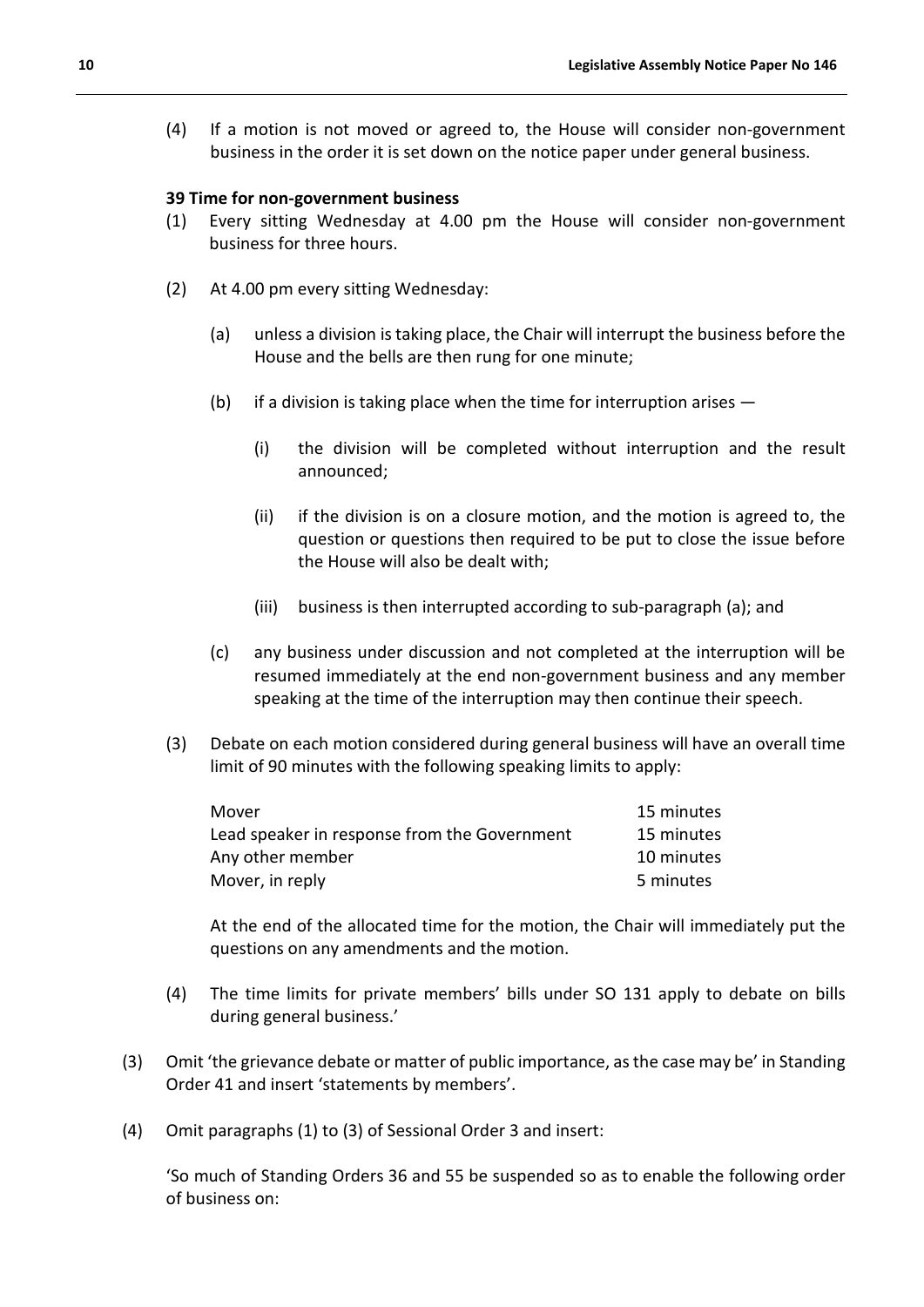#### **Tuesdays**

Formal business Statements by members Government business Question time (2.00 pm) Government business *continued* General business.'

#### **NOTICE GIVEN ON 10 FEBRUARY 2022**

49 **MR FOWLES** — To move, That this House — (1) calls on the Federal Parliament to legislate protection for all students from discrimination on the basis of gender and sexuality; and (2) notes that the current debate on religious discrimination adversely impacts the mental health, personal safety and educational outcomes of LGBTIQ+ students.

#### **NOTICES GIVEN ON 24 FEBRUARY 2022**

- 50 **MR DIMOPOULOS** To move, That this House notes the (1) recommendation of the Royal Commission into Victoria's Mental Health System that the Government implement a mental health and wellbeing levy to sustainably fund Victoria's mental health system; and (2) mental health and wellbeing levy is projected to raise \$3.7 billion over the forward estimates.
- 51 **MR DIMOPOULOS** To move, That this House condemns the Liberal and National parties for refusing to accept all the recommendations of the Royal Commission into Victoria's Mental Health System, including the mental health and wellbeing levy.
- 52 **MR DIMOPOULOS** To move, That this House condemns the Liberal and National parties for having a \$3.7 billion funding black hole across the forward estimates as a consequence of not supporting the mental health levy.
- 53 **MR DIMOPOULOS** To move, That this House calls on the Liberal and National parties to reveal what services they will cut to make up for their \$3.7 billion funding black hole as a consequence of not supporting the mental health levy.

#### **NOTICES GIVEN ON 24 MARCH 2022**

- 54 **MS CRUGNALE** To move, That this House (1) notes that the Victorian Government is leading the country in renewable energy development and that its historic offshore wind targets will create thousands of jobs and drive regional investment; and (2) condemns the Victorian Opposition's constant attacks on renewable energy.
- 55 **MS HALFPENNY** To move, That this House (1) notes the significant benefits that the Victorian Government's Sick Pay Guarantee will provide to Victoria's most casualised and insecure workers; and (2) condemns the antipathy the current Federal Government and the Victorian Opposition have shown to tackling insecure work in Victorian workplaces.
- 56 **MS STALEY** To move, That this House notes the Premier misled the House in question time on 22 March 2022 by claiming Emergency Services Telecommunications Authority met all its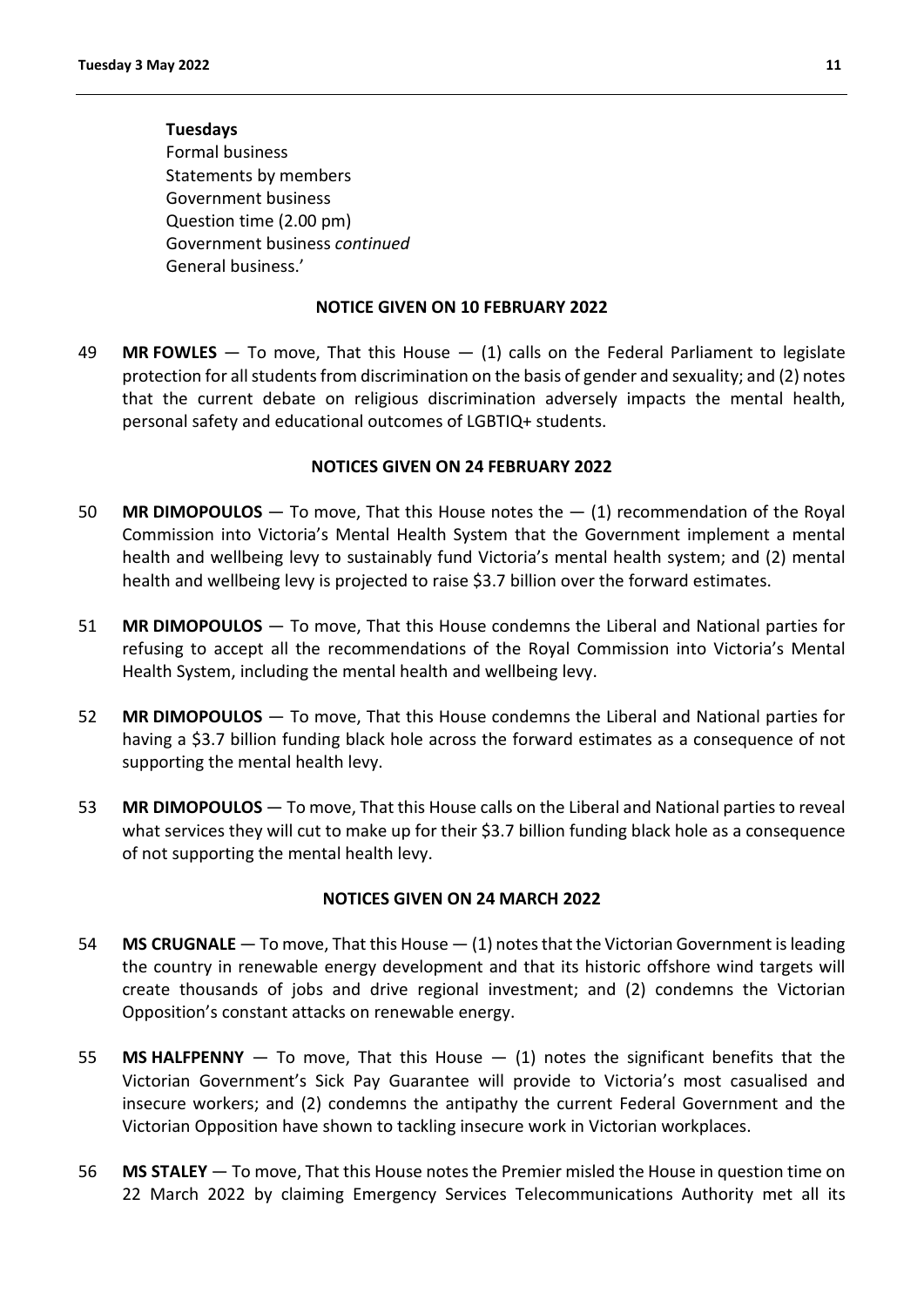benchmarks when in truth triple zero ambulance dispatch failed to meet code one dispatch targets in every single financial year from 2016–17 to 2019–20.

# **GENERAL BUSINESS — ORDERS OF THE DAY**

# **ORDERS RENEWED ON 3 MARCH 2021**

- 1 **WEEKEND BUS SERVICE BETWEEN CAPE PATERSON AND WONTHAGGI** Petition presented by the Member for Bass *(3 March 2021)* — Requesting that the Legislative Assembly reviews local public transport needs and extends the bus service from Cape Paterson to Wonthaggi to provide weekend services — To be considered *(Ms Crugnale)*.
- 2 **UNUSED VICTRACK LAND IN STANHOPE** Petition presented by the Member for Euroa *(3 March 2021)* — Requesting that the Legislative Assembly subdivides unused VicTrack land in Stanhope, to extend the Rail Trail from Stanhope to Rushworth and sell sections for development — To be considered *(Ms Ryan)*.

# **ORDERS RENEWED ON 2 DECEMBER 2021**

- 3 **VICTORIA'S BREAST SCREEN SERVICE** Petition presented by the Member for Eildon *(25 May 2021)* — Requesting that the Legislative Assembly calls on the Government to reinstate funding for breast screening services — To be considered *(Ms McLeish)*.
- 4 **PANTON HILL PRIMARY SCHOOL**  Petition presented by the Member for Eildon *(25 May 2021)* — Requesting that the Legislative Assembly directs the Victorian Education Department to fund the Panton Hill Primary School fire sprinkler system and reclassify it as a rural zoned school — To be considered *(Ms McLeish).*
- 5 **KANGAROO GROUND INCIDENT CONTROL CENTRE AND PANTON HILL PRIMARY SCHOOL**  Petition presented by the Member for Eildon *(25 May 2021)* — Requesting that the Legislative Assembly calls on the Government to upgrade and resource the Kangaroo Ground Incident Control Centre and Fire Tower and fund the maintenance of the Panton Hill Primary School fire and emergency sprinkler system — To be considered *(Ms McLeish).*
- 6 **KANGAROO GROUND INCIDENT CONTROL CENTRE AND FIRE TOWER**  Petition presented by the Member for Eildon *(25 May 2021)* — Requesting that the Legislative Assembly directs the Emergency Management Commissioner and the CFA to re-open the Kangaroo Ground Incident Control Centre and maintain the Kangaroo Ground Fire Tower — To be considered *(Ms McLeish)*.

# **ORDER RENEWED ON 9 FEBRUARY 2022**

7 **WIMMERA HEALTH CARE GROUP AMALGAMATION** — Petition presented by the Member for Lowan *(9 June 2021)* — Requesting that the Legislative Assembly calls on the Government to ensure the amalgamation of the Wimmera Health Care Group and Ballarat Health Services does not proceed — To be considered *(Ms Kealy).*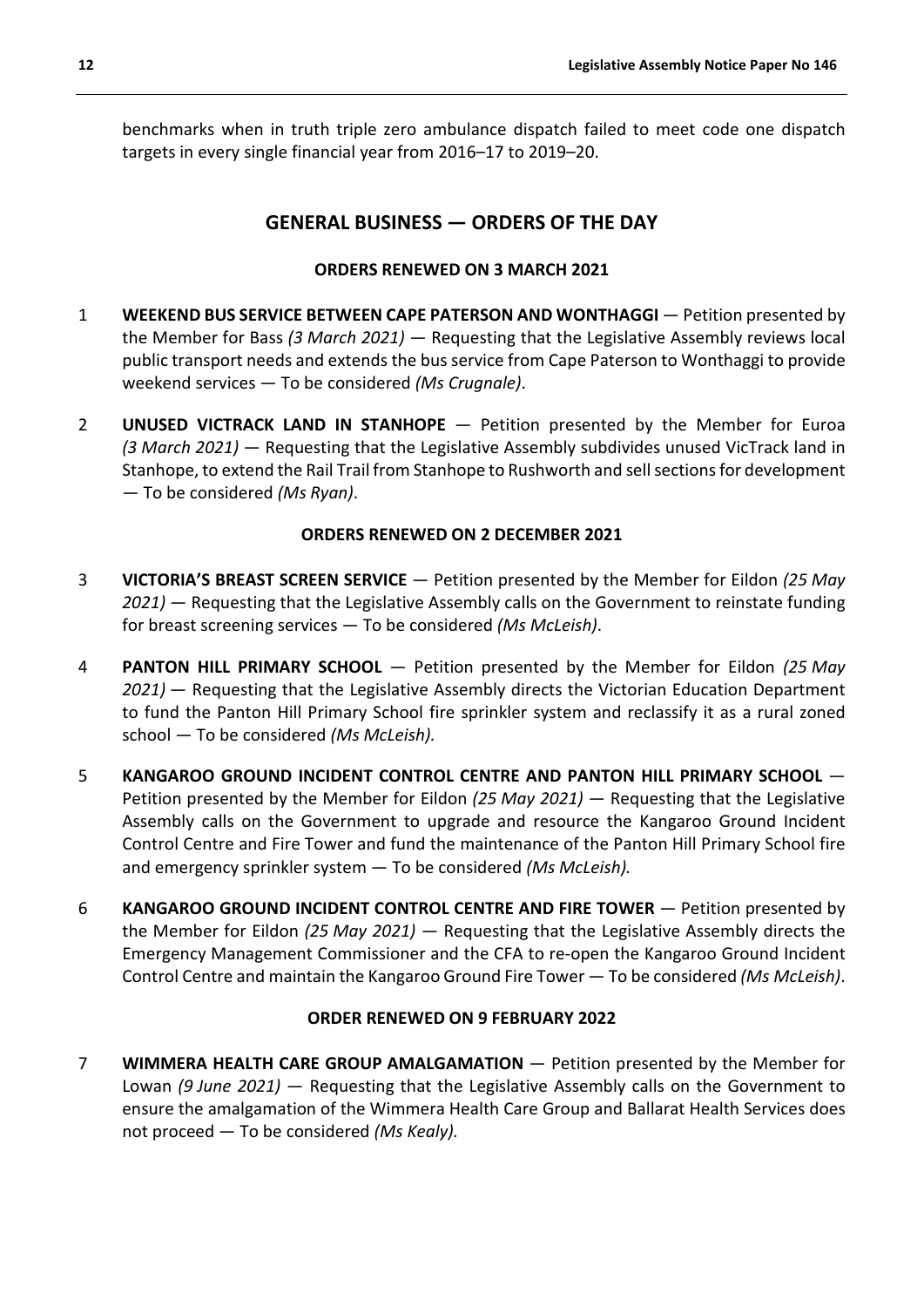### **ORDER MADE ON 26 OCTOBER 2021**

8 **NOISE MITIGATION FOR KANANOOK TRAIN STABLING FACILITY** — Petition presented by the Member for Hastings *(26 October 2021)* — Requesting that the Legislative Assembly calls on the Government to provide mitigation for the noise generated by the operational procedures at the Kananook Train Stabling Facility in Seaford — To be considered *(Mr Burgess)*.

### **ORDER MADE ON 17 NOVEMBER 2021**

9 **SOCIAL HOUSING ACROSS THE CORANGAMITE SHIRE** — Petition presented by the Member for Polwarth *(17 November 2021)* — Requesting that the Legislative Assembly calls on the Government to note the proposal for high density social housing in Camperdown and to support less dense housing projects throughout the Corangamite Shire — To be considered *(Mr Riordan).*

### **ORDER MADE ON 9 FEBRUARY 2022**

10 **SKY RAIL AT PARKDALE** — Petition presented by the Member for Sandringham *(8 February 2022)* — Requesting that the Legislative Assembly calls on the Government to stop work on the proposed sky rail at Parkdale, conduct community consultation and place level crossings at Warrigal Road, Mentone and Parkdale Railway Station underground — To be considered *(Mr Rowswell)*.

### **ORDER MADE ON 22 FEBRUARY 2022**

11 **24-HOUR SECURITY GUARDS AT 351 BARKLY STREET, BRUNSWICK** — Petition presented by the Member for Brunswick *(22 February 2022)* — Requesting that the Legislative Assembly authorise 24-hour security guards at 351 Barkly Street, Brunswick to ensure the ongoing safety and wellbeing of the housing residents and their neighbours — To be considered *(Dr Read)*.

#### **ORDERS MADE ON 8 MARCH 2022**

- 12 **SOUTH GIPPSLAND HIGHWAY INTERSECTION IN LEONGATHA**  Petition presented by the Member for Gippsland South *(8 March 2022)* — Requesting that the Legislative Assembly calls on the Government to fund design and construction of stage two of the Leongatha Heavy Vehicle Alternative Route as soon as possible — To be considered *(Mr O'Brien, Gippsland South)*.
- 13 **FORMER BEAUFORT PRIMARY SCHOOL SITE (508 SIGNATURES)**  Petition presented by the Member for Ripon *(8 March 2022)* — Requesting that the Legislative Assembly calls on the Government to transfer ownership of the former Beaufort Primary School site to the Pyrenees Shire Council and the community, and provide funding to repurpose the building and surrounds as a community hub — To be considered *(Ms Staley)*.
- 14 **FORMER BEAUFORT PRIMARY SCHOOL SITE (1773 SIGNATURES)** Petition presented by the Member for Ripon *(8 March 2022)* — Requesting that the Legislative Assembly calls on the Government to transfer ownership of the former Beaufort Primary School site to the Pyrenees Shire Council and the community, and provide funding to repurpose the building and surrounds as a community hub — To be considered *(Ms Staley)*.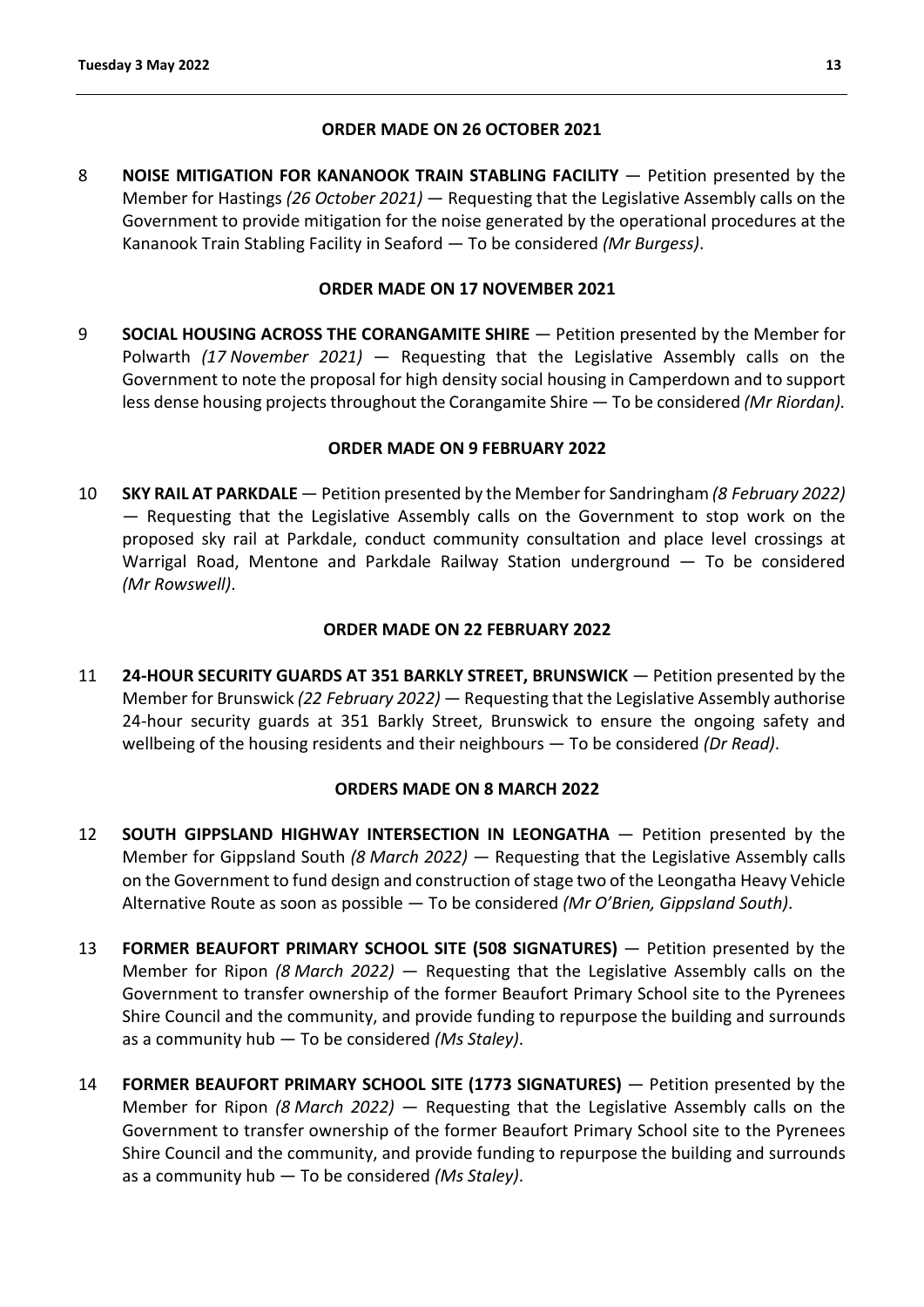# **ORDER MADE ON 9 MARCH 2022**

15 **ELDORADO DREDGE HISTORIC RESERVE** — Petition presented by the Member for Ovens Valley *(9 March 2022)* — Requesting that the Legislative Assembly funds improvements to the Eldorado Dredge Historic Reserve that will benefit residents and local tourism — To be considered *(Mr McCurdy)*.

# **ORDER MADE ON 22 MARCH 2022**

16 **KALKALLO/DONNYBROOK TRAFFIC FLOW** — Petition presented by the Member for Yuroke *(22 March 2022)* — Requesting that the Legislative Assembly provides for roadworks to improve the traffic flow at the Donnybrook Road/Mitchell Street roundabout to alleviate congestion experienced by residents — To be considered *(Ms Green)*.

# **ORDER MADE ON 5 APRIL 2022**

17 **IMPLEMENTATION OF A SEXUAL VIOLENCE ONLINE REPORTING TOOL** — Petition presented by the Member for Caulfield *(5 April 2022)* — Requesting that the Legislative Assembly calls on the Government to adopt an online tool that provides victims of sexual violence with an option to report a sexual offence to police without initiating any criminal proceedings — To be considered *(Mr Southwick)*.

# **ORDERS MADE ON 6 APRIL 2022**

- 18 **VICTORIA'S BREAST SCREEN SERVICE** Petition presented by the Member for Croydon *(6 April 2022)* — Requesting that the Legislative Assembly calls on the Government to reinstate funding for breast screening services — To be considered *(Mr Hodgett)*.
- 19 **PROTECT PORTLAND DISTRICT HEALTH** Petition presented by the Member for South-West Coast *(6 April 2022)* — Requesting that the Legislative Assembly calls on the Government to — (a) implement the recommendations made in the *Towards a Sustainable Medical Healthcare Workforce in Portland* report; (b) increase Portland District Health's annual funding budget; and (c) guarantee there are no plans to amalgamate Portland District Hospital with any other health service — To be considered *(Ms Britnell)*.

# **ORDER MADE ON 7 APRIL 2022**

20 ∗**THOMASTOWN ROUNDABOUT TRAFFIC FLOW** — Petition presented by the Member for Thomastown *(7 April 2022)* — Requesting that the Legislative Assembly replaces the roundabout intersection at Dalton and Settlement Roads in Thomastown with a set of traffic lights, to improve road safety and traffic flow — To be considered *(Ms Halfpenny)*.

BRIDGET NOONAN COLIN BROOKS MP *Clerk of the Legislative Assembly Speaker*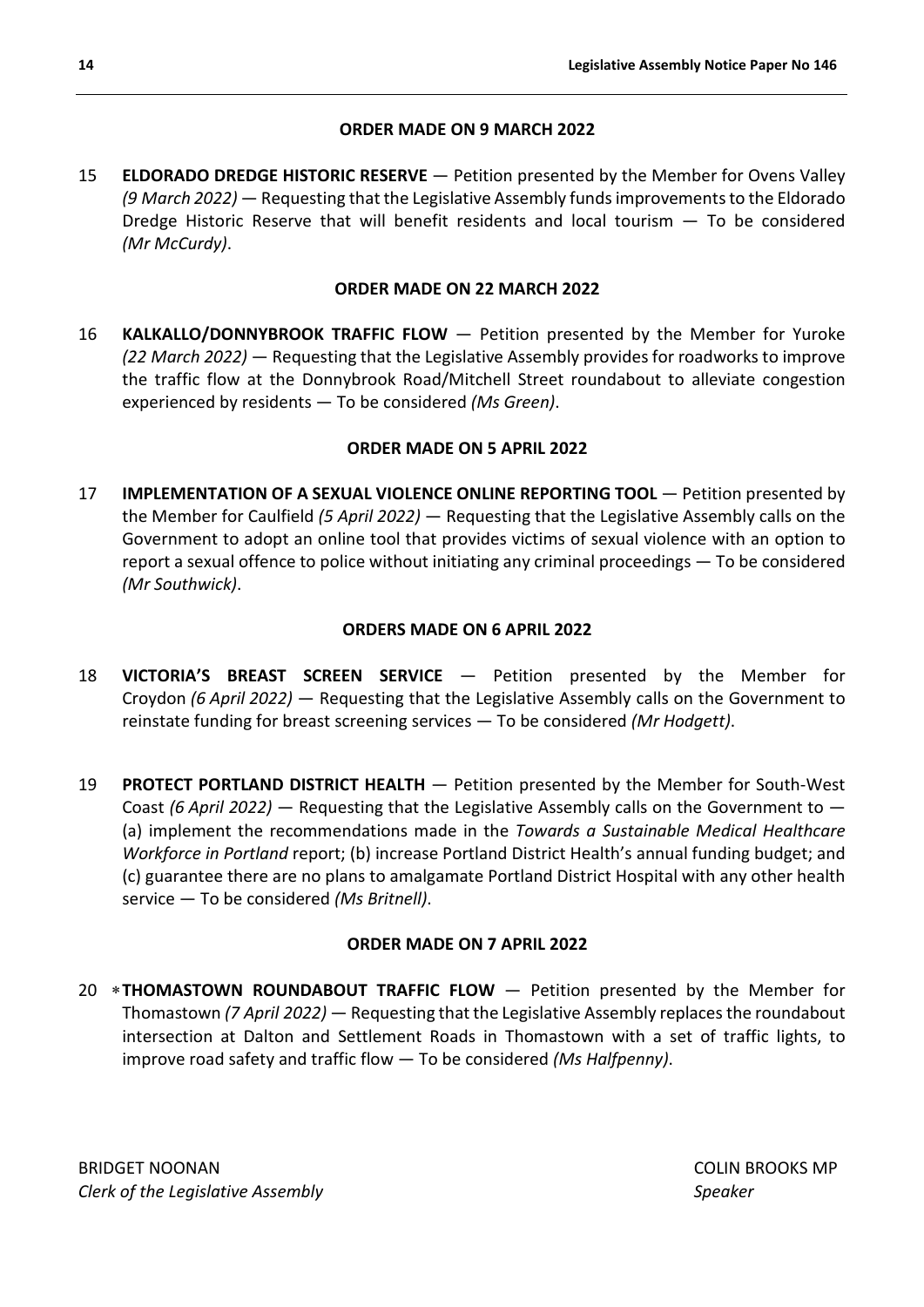# **SPEAKER, DEPUTY SPEAKER AND ACTING SPEAKERS**

<span id="page-14-0"></span>**SPEAKER** — Mr Brooks.

**DEPUTY SPEAKER** — Ms Edwards.

**ACTING SPEAKERS** — Mr Blackwood, Ms Blandthorn, Mr Bull *(Sunbury)*, Ms Connolly, Ms Couzens, Ms Crugnale, Mr Dimopoulos, Mr Edbrooke, Ms Halfpenny, Ms Kilkenny, Mr McCurdy, Mr McGuire, Mr Morris, Ms Richards, Mr Richardson, Ms Settle, Ms Suleyman, Mr Taylor and Ms Ward.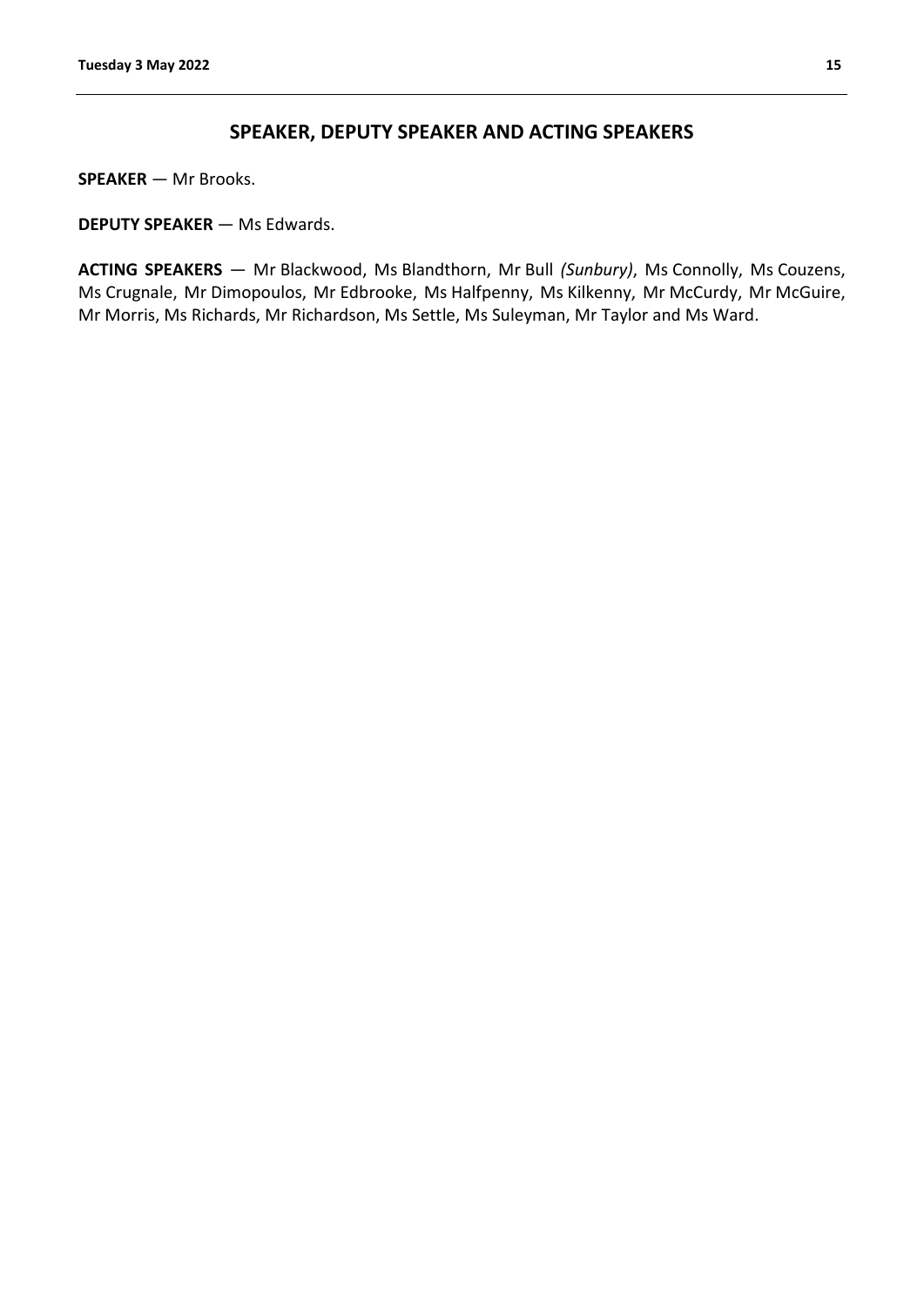# **COMMITTEE MEMBERSHIP**

<span id="page-15-0"></span>**[DISPUTE RESOLUTION COMMITTEE](https://www.parliament.vic.gov.au/dispute-resolution) (JOINT<sup>¢</sup>)** — Ms Allan, Ms Hennessy, Mr Merlino, Mr Pakula, Mr Smith *(Warrandyte)*, Mr Walsh and Mr Wells.

**[ECONOMY AND INFRASTRUCTURE STANDING COMMITTEE](https://www.parliament.vic.gov.au/eic-la?showyear=0§ion_id=951&cat_id=951)** — Ms Addison, Mr Blackwood, Ms Couzens, Mr Eren, Ms Ryan, Ms Theophanous and Mr Wakeling.

**[ELECTORAL MATTERS COMMITTEE](https://www.parliament.vic.gov.au/emc) (JOINT<sup>¢</sup>)** — Ms Hall, Dr Read and Mr Rowswell.

**[ENVIRONMENT AND PLANNING STANDING COMMITTEE](https://www.parliament.vic.gov.au/epc-la?showyear=0§ion_id=952&cat_id=453)** — Ms Connolly, Mr Fowles, Ms Green, Mr Hamer, Mr McCurdy, Ms McLeish and Mr Morris.

**HOUSE (JOINT**<sup>φ</sup>**)** — Speaker *(ex-officio)*, Mr Bull *(Gippsland East)*, Ms Crugnale, Ms Edwards, Mr Fregon, Ms Sandell and Ms Staley.

**[INTEGRITY AND OVERSIGHT COMMITTEE](https://www.parliament.vic.gov.au/ioc) (JOINT<sup>®</sup>)** — Mr Halse, Mr Rowswell, Mr Taylor, Ms Ward and Mr Wells.

**[LEGAL AND SOCIAL ISSUES STANDING COMMITTEE](https://www.parliament.vic.gov.au/lsic-la?showyear=0§ion_id=953&cat_id=453)** — Mr Angus, Mr Battin, Ms Couzens, Ms Kealy, Ms Settle, Ms Suleyman and Mr Tak.

**[PANDEMIC DECLARATION ACCOUNTABILITY AND OVERSIGHT COMMITTEE](https://www.parliament.vic.gov.au/pdaoc)** — Mr Bull *(Sunbury)*, Ms Kealy, Ms Sheed, Ms Ward and Mr Wells.

**[PRIVILEGES COMMITTEE](https://www.parliament.vic.gov.au/la-privileges)** — Ms Allan, Mr Carroll, Ms Hennessy, Mr McGuire, Mr Morris, Mr Pakula, Ms Ryan, Ms Staley and Mr Wells.

**[PUBLIC ACCOUNTS AND ESTIMATES COMMITTEE](https://www.parliament.vic.gov.au/paec) (JOINT<sup>¢</sup>)** — Ms Blandthorn, Mr Hibbins, Mr Maas, Mr Newbury, Mr O'Brien *(Gippsland South)*, Ms Richards and Mr Richardson.

**[SCRUTINY OF ACTS AND REGULATIONS COMMITTEE](https://www.parliament.vic.gov.au/sarc) (JOINT<sup>¢</sup>) — Mr Burgess, Ms Connolly and** Mr Morris.

<span id="page-15-1"></span>**[STANDING ORDERS COMMITTEE](https://www.parliament.vic.gov.au/la-standing-orders)** — Speaker, Ms Allan, Mr Cheeseman, Ms Edwards, Mr Fregon, Ms McLeish, Ms Sheed, Ms Staley and Mr Walsh.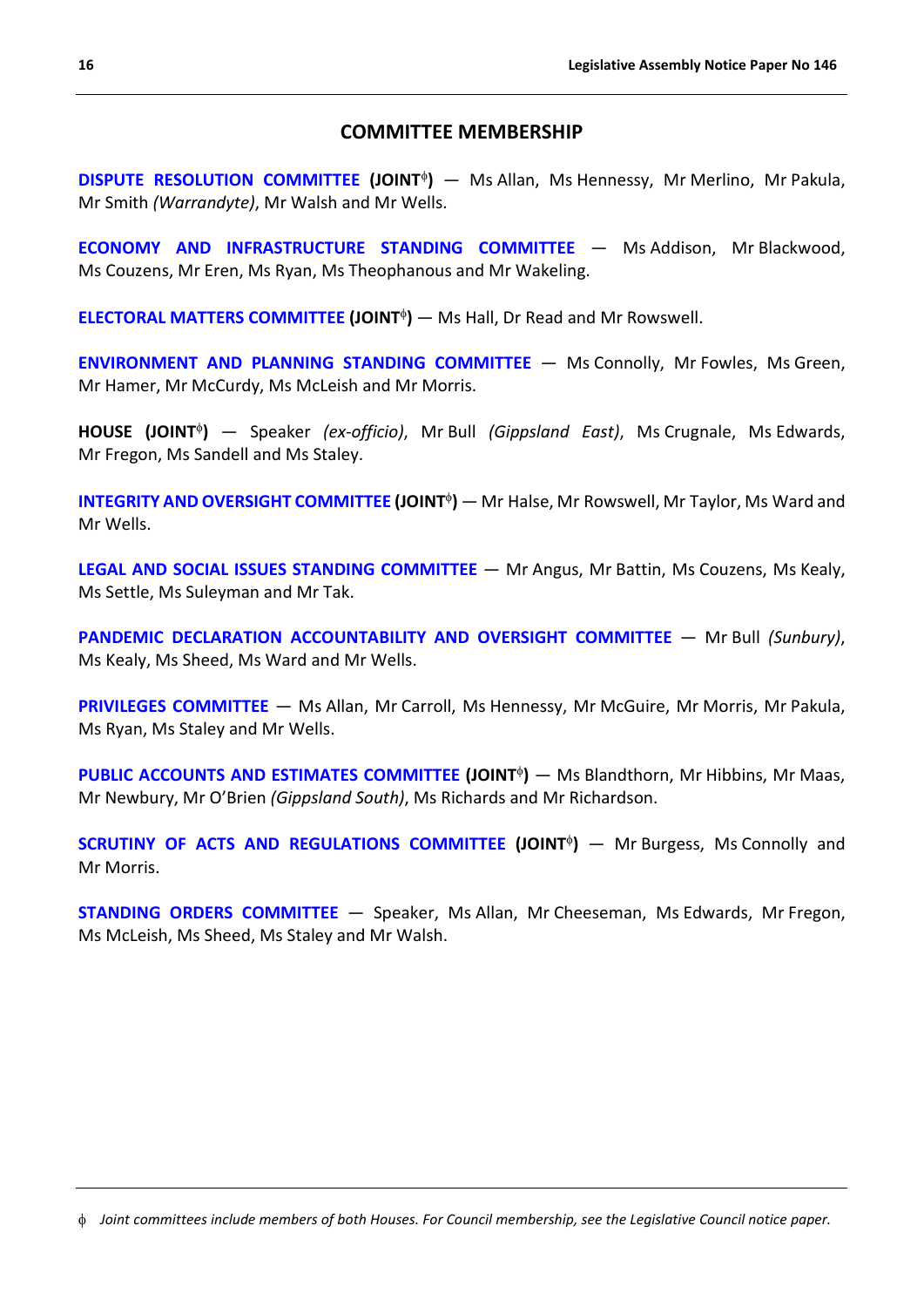# **SESSIONAL ORDERS**

<span id="page-16-0"></span>Adopted by the House on 5 February 2019 and amended on 27 November 2019, 24 June 2021, 16 November 2021 and 8 February 2022.

# **1 Days and times of meeting**

Unless otherwise ordered, the House will meet each Tuesday at 12.00 noon, and each Wednesday and Thursday at 9.30 am.

# **2 Interruption of business for adjournment**

Standing Order 32 be suspended and the following to apply:

- (1) Subject to paragraphs (2) and (3), the Speaker will interrupt the business before the House at:
	- (a) 7.00 pm each sitting Tuesday and Wednesday;
	- (b) 5.00 pm on any other sitting day.
- (2) If a division is taking place when the time for the interruption arises, the division will be completed and the result announced. If the division is on a closure motion, and the motion is agreed to, the question or questions then required to be put to close the issue before the House will also be dealt with. The Speaker will then interrupt business.
- (3) If the time for the interruption arises:
	- (a) at the same time as the completion time set by the government business program; or
	- (b) after the interruption for the completion time of the government business program, but before all business on the program has been dealt with —

all business on the government business program will be completed first. The Speaker will then interrupt business for the adjournment.

- (4) After the interruption:
	- (a) before a motion for the adjournment is proposed by the Speaker, a minister may move that the sitting be continued. That motion must be put immediately without amendment or debate. If it is agreed to, the House will resume debate at the point at which it had been interrupted; or
	- (b) if a motion is not moved, the Speaker will immediately propose the question 'That the House now adjourns'. Any business under discussion and any other business not concluded at the time of the adjournment will be listed on the notice paper for the next sitting day. Any member speaking at the time of the interruption may, when debate resumes, continue his or her speech.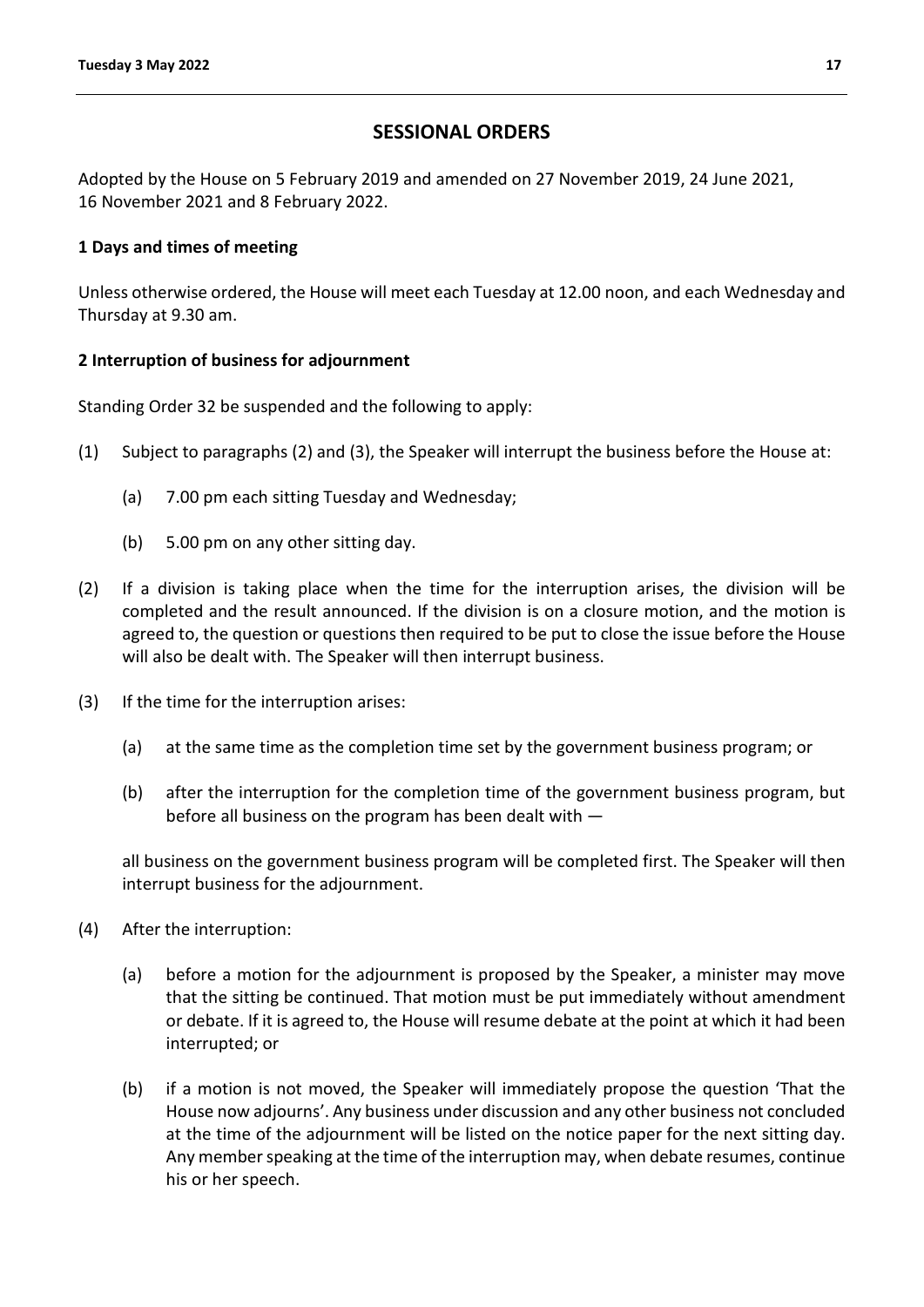# **3 Order of business**

(1) So much of Standing Orders 36, 38, 39, 41 and 55 be suspended so as to enable the following order of business on:

#### **Tuesdays**

Formal business Statements by members Government business Question time (2.00 pm) Government business *continued* General business

#### **Wednesdays**

Formal business Disallowance motions Statements by members Statements on parliamentary committee reports Government business Question time (2.00 pm) Government business *continued* Matter of public importance or grievance debate (4.00 pm) Government business *continued* General business

- (2) So much of Standing Orders 38 and 39 be suspended so as to enable:
	- (a) at 4.00 pm on Wednesday, unless a division is taking place, the Chair interrupts the business before the House and the bells are then rung for one minute;
	- (b) if a division is taking place at 4.00 pm:
		- (i) it will be completed without interruption and result announced;
		- (ii) if the division is on a closure motion, and the motion is agreed to, the question or questions then required to be put to close the issue before the House will also be dealt with;
		- (iii) business is then interrupted following the procedure in sub-paragraph (a);
	- (c) the Chair announces the grievance debate or matter of public importance, whichever the case may be;
	- (d) any business under discussion and not completed at the interruption will be resumed immediately at the end of the grievance debate or matter of public importance, whichever the case may be, and any member speaking at the time of the interruption may then continue his or her speech.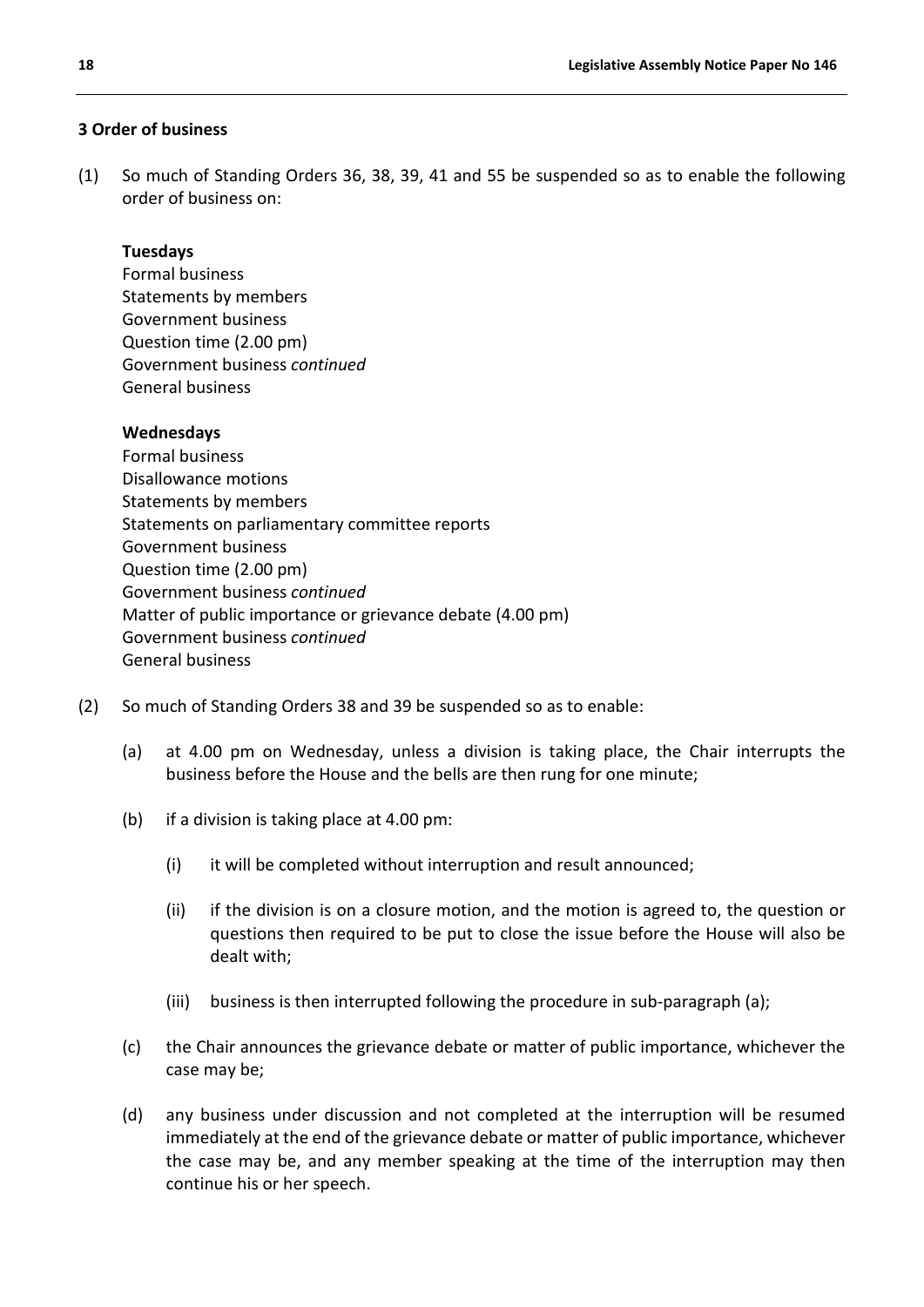(3) In Standing Order 39(9) for 'statements on parliamentary committee reports under SO 41' read 'government business'.

#### **4 Answers to questions on notice**

A reply to a question on notice delivered to the Clerk under Standing Order 54(3) must be submitted within 30 days.

#### **5 Who may ask oral questions without notice**

Only non-government members may ask questions without notice under Standing Order 55.

#### **6 Supplementary questions without notice**

- (1) At the conclusion of each answer to an oral question without notice, the questioning member may ask the responding minister a supplementary question to elucidate or clarify the answer.
- (2) Supplementary questions must actually and accurately relate to the original question, must relate to or arise from the answer and must not be a separate question on the same topic.

#### **7 Ministers' statements**

After each oral question without notice and any related supplementary questions, any minister may seek the call to make a statement of up to two minutes.

#### **8 Constituency questions**

- (1) At the conclusion of oral questions without notice and ministers' statements, five government members and five non-government members may ask one oral question each to ministers relating to constituency matters.
- (2) Replies to constituency questions must be given in writing within 30 days by delivering a reply to the Clerk. The Clerk must give the response to the member who asked the question and electronically publish the response.

#### **9 Duration of question time**

Standing Order 55(2) is suspended and the following to apply:

Question time will last until five oral questions and related supplementary questions have been answered, up to five ministers' statements have been made and up to ten constituency questions have been asked and where a question is ruled out of order it is, for the purposes of this sessional order, deemed to have been answered.

#### **10 Time limits on answers and questions**

(1) The time limit for each oral question, supplementary question and constituency question is one minute.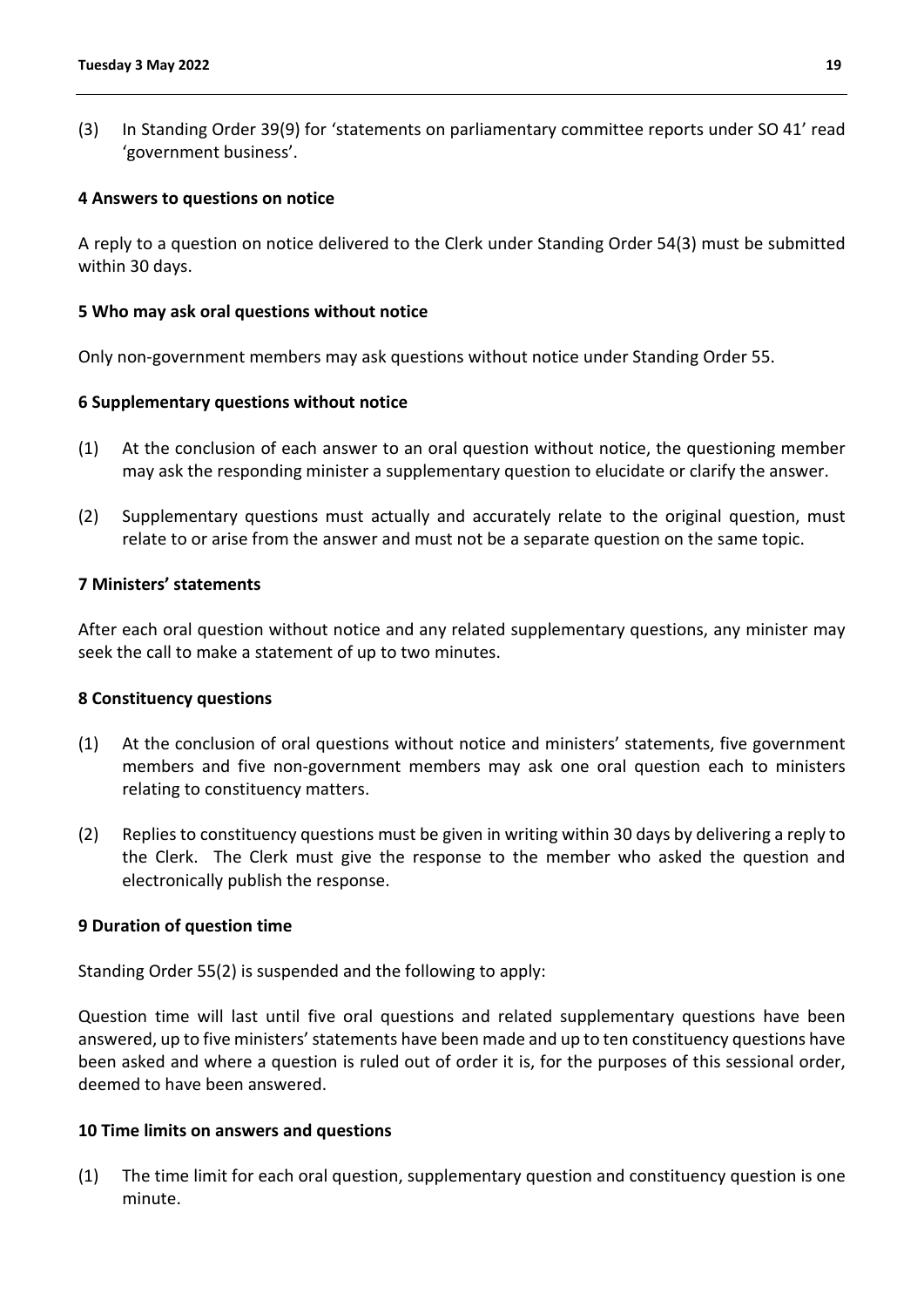(2) The time limit for the answer to each oral question is three minutes, and for the answer to each supplementary question is one minute.

# **11 Content of answers**

Standing Order 58(1)(a) is suspended and all answers to questions must be direct, factual, succinct and relevant.

# **12 Chair ordering member to withdraw — application during oral questions without notice and ministers' statements**

Where:

- (1) a member is ordered to withdraw from the House under Standing Order 124 during oral questions without notice or ministers' statements; and
- (2) the time for oral questions without notice and ministers' statements ends before the end of the suspension period —

the member may return to the Chamber after the time for oral questions without notice and ministers' statements but must serve the remainder of their suspension during the next question time, subject to Standing Order 124(2).

#### **13 Time limit for lead speakers**

For the purposes of Standing Order 131, and subject to any agreement to the contrary, additional time provided for the lead speaker of any other party does not apply where such a party has advised the Speaker that it is in a coalition arrangement with another party.

#### **14 Notices of motion**

Standing Orders 140(1) and 141 are suspended and the following to apply:

- (1) A member may only move a motion to discuss a subject if he or she has given notice of that motion on a previous sitting day.
- (2) Copies of all verbal notices must be provided to the Clerks at the table before notices are called on by the Speaker.
- (3) Copies of all written notices must be provided to the Clerks at the table before the conclusion of formal business.
- (4) All notices given by ministers must be verbal.
- (5) Verbal notices must be read to the House. They can only be given before the House proceeds to the business of the day as set out in the notice paper.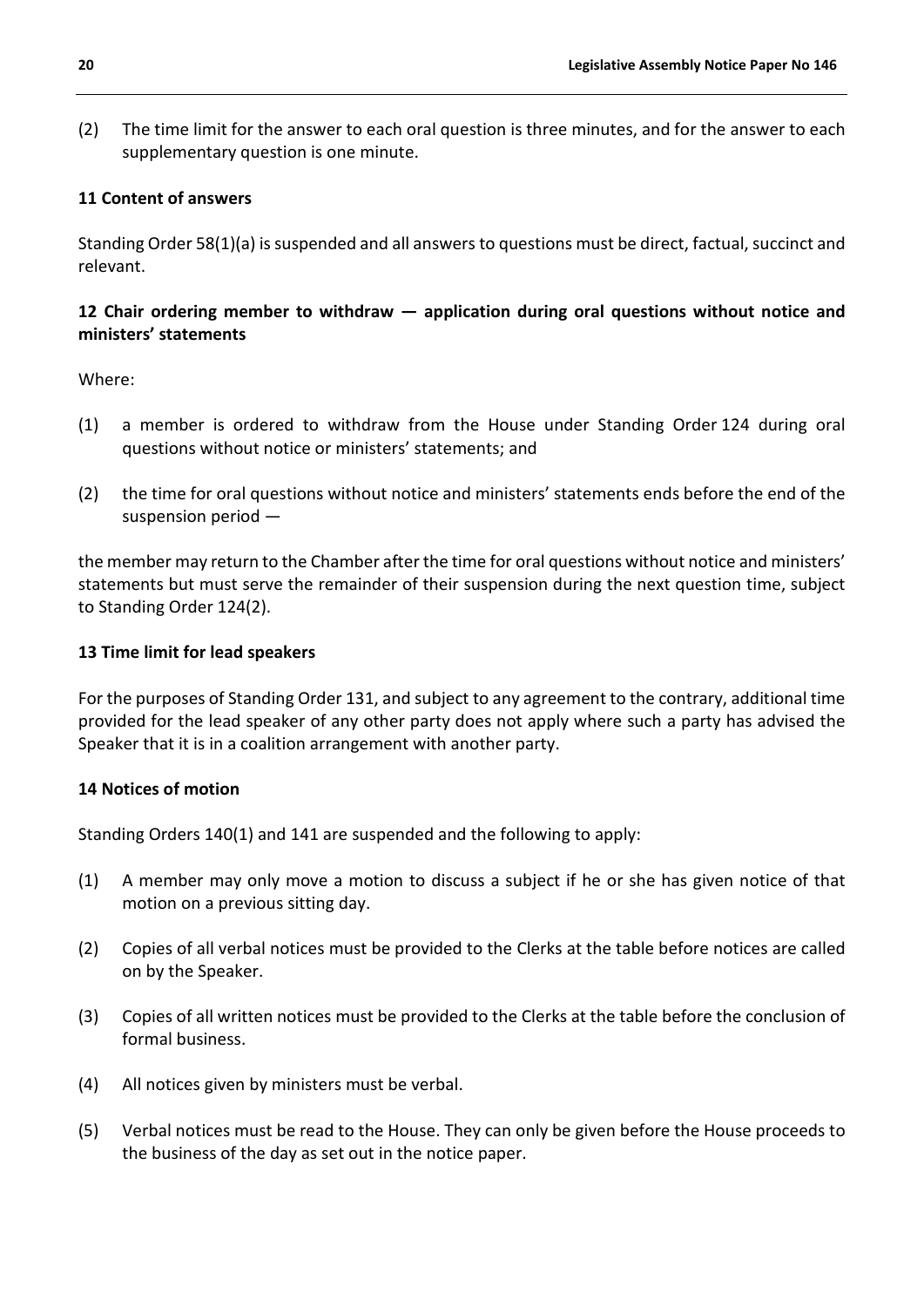- (6) All notices, except notices given under paragraph (7) given by members who are not ministers, must be given in writing. Members may give notice by lodging a copy with the Clerks in accordance with paragraph (3).
- (7) A motion by a member expressing no confidence in the Premier and ministers, in the terms set out in s 8A of the *Constitution Act 1975*, may only be given verbally.
- (8) The Clerk must notify the Speaker of a notice of a motion by a member to disallow a statutory rule to which Standing Order 151 applies, and the Speaker will report details to the House at the first convenient opportunity.

### **15 Procedure for a division**

Standing Order 164(1) is suspended and the following to apply:

When a division is requested, the Clerk will ring the bells for four minutes as indicated by the timer.

### **16 Redactions**

The Standing Orders Committee (the Committee) is empowered to authorise redactions from a document published by the House, Assembly Hansard, official broadcast footage of the Assembly Chamber or an Assembly Committee, a petition, or a document tabled under Standing Order 171 on safety or security grounds using the following process:

- (1) A person, including a member of Parliament, may write to the Clerk and request the redaction including details of the nature of the safety or security risk and how redaction would reduce or remove this risk. The Clerk will then forward that request to the Committee as soon as practicable.
- (2) If the Committee is satisfied there is a safety or security risk and the redaction is warranted, the Committee may approve the request. All members present at the meeting must unanimously agree for the Committee's decision to be effective.
- (3) The Clerk will inform the person who made the request of the Committee's decision. Where the Committee unanimously approves the redaction, the Clerk must take all necessary steps to give effect to the Committee's decision.
- (4) A redaction does not affect the protections provided by ss 73, 74 or 74AA of the *Constitution Act 1975*.
- (5) The Clerk must include a statement of the number of redactions made and the type of document they were redacted from, excluding any identifying information, in the annual report of the Department of the Legislative Assembly.
- (6) The Committee may issue guidelines on the operation of this sessional order.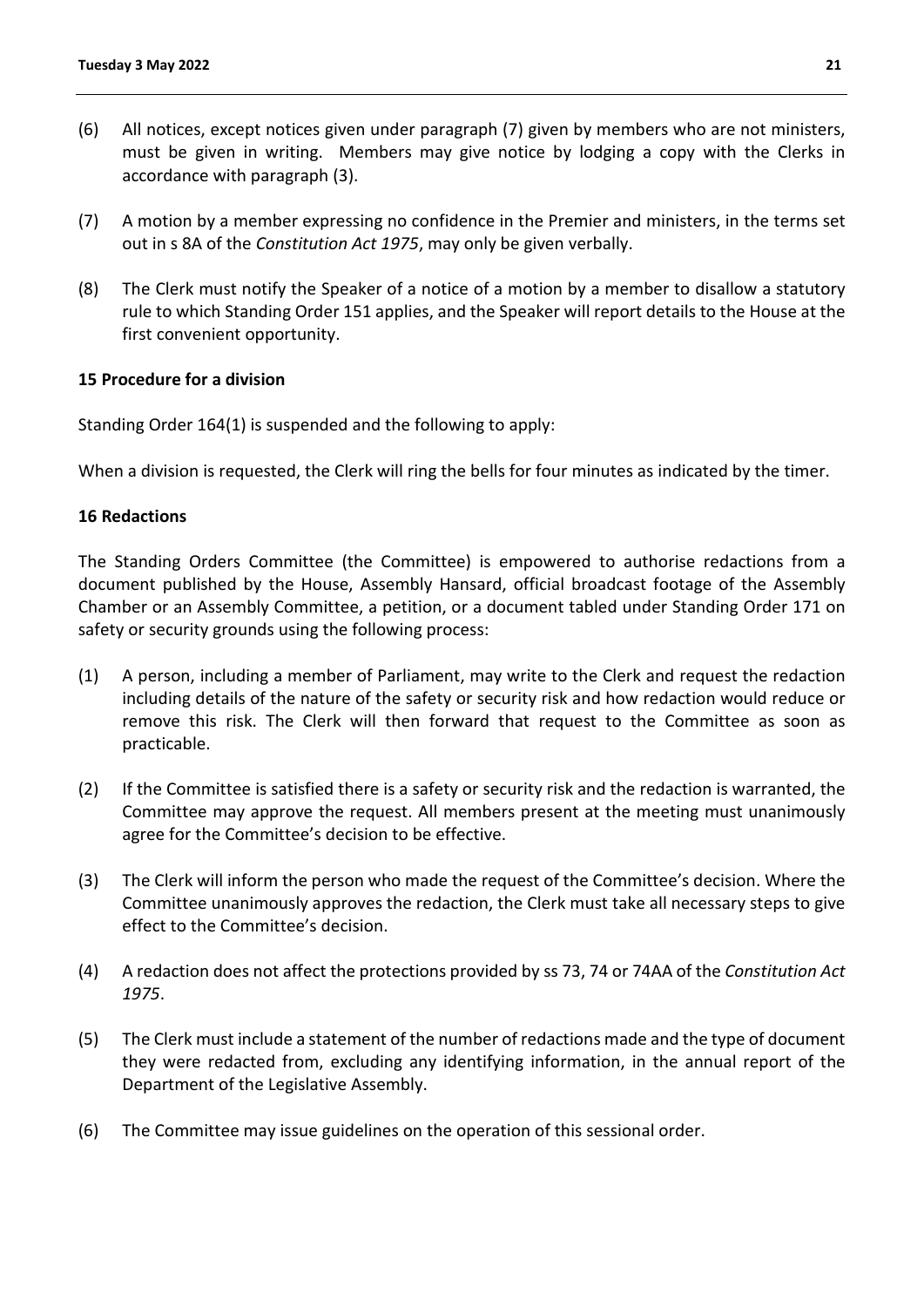# **17 Electronic petitions**

- (1) A person (the sponsoring petitioner) may lodge a request to start an electronic petition (e‑petition) with the Clerk for publication on the Parliament's website.
- (2) Standing Orders 45 to 52 apply except in relation to the requirement for a petitioner's signature.
- (3) The sponsoring petitioner must provide the following information to the Clerk:
	- (a) the issue (maximum 200 words) and action requested (maximum 120 words);
	- (b) their full name and address; and
	- (c) the name of the member sponsoring the e‑petition.
- (4) Before the e‑petition is published, the Clerk will review the wording of the e‑petition to ensure it conforms with standing orders and confirm that the sponsoring member has agreed to sponsor the e‑petition.
- (5) The sponsoring member must nominate a period (the posted period) that the e‑petition will be available to sign on the Parliament's website and:
	- (a) the posted period must be a minimum of one week and a maximum of six months from the date of publication;
	- (b) if the Assembly is due to expire under s 28(2) of the *Constitution Act 1975* within six months from the date of publication of an e-petition, the Clerk will determine the maximum posted period;
	- (c) the sponsoring member may request the Clerk to change the posted period before it ends, provided the maximum period is not exceeded.
- (6) A member must not sign an e‑petition they have sponsored.
- (7) Once published, an e‑petition cannot be altered but the sponsoring member may request the Clerk withdraw it.
- (8) Residents of Victoria may become signatories to an e‑petition by electronically providing their name, address and signifying their intention to join the e-petition.
- (9) The Clerk will table the e‑petition on the next sitting day after the posted period has ended.
- (10) E‑petitions about the same issue and requesting the same action are not allowed simultaneously. However, once an e-petition has been tabled, a new e-petition can be started.

# **18 Motion to disallow a pandemic order and requirement for a joint sitting**

(1) After a member has given notice of a motion to disallow in whole or in part a pandemic order or instrument in accordance with s 165AU of the *Public Health and Wellbeing Act 2008*, a minister